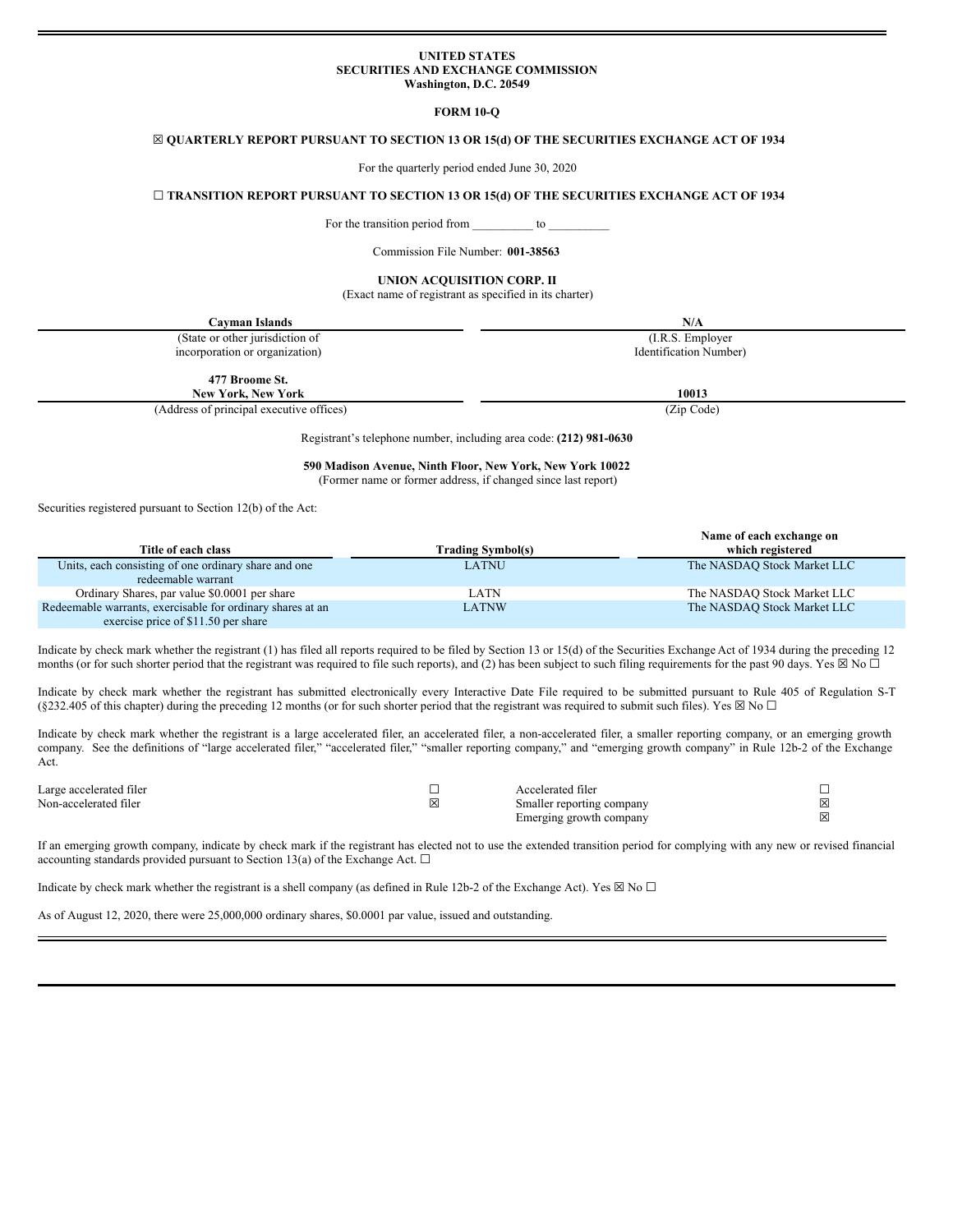# **UNION ACQUISITION CORP. II**

#### **FORM 10-Q FOR THE QUARTER ENDED JUNE 30, 2020 TABLE OF CONTENTS**

|                                                                                                                                                       | Page |
|-------------------------------------------------------------------------------------------------------------------------------------------------------|------|
| Part I. Financial Information                                                                                                                         |      |
| Item 1. Financial Statements                                                                                                                          |      |
| Condensed Balance Sheets as of June 30, 2020 (unaudited) and September 30, 2019 (audited)                                                             |      |
| Condensed Statements of Operations for the three and nine months ended June 30, 2020 (unaudited) and for three months ended June 30, 2019 and for the |      |
| period from December 6, 2018 (inception) through June 30, 2019 (unaudited)                                                                            |      |
| Condensed Statements of Changes in Shareholders' Equity for the three and nine months ended June 30, 2020 (unaudited) and for the three months ended  |      |
| June 30, 2019 and for the period from December 6, 2018 (inception) through June 30, 2019 (unaudited)                                                  |      |
| Condensed Statements of Cash Flows for the nine months ended June 30, 2020 (unaudited) and for the period from December 6, 2018 (inception) through   |      |
| June 30, 2019 (unaudited)                                                                                                                             |      |
| Notes to Condensed Interim Financial Statements (unaudited)                                                                                           |      |
| <u>Item 2. Management's Discussion and Analysis of Financial Condition and Results of Operations</u>                                                  |      |
| Item 3. Quantitative and Qualitative Disclosures Regarding Market Risk                                                                                |      |
| Item 4. Controls and Procedures                                                                                                                       | 15   |
| Part II. Other Information                                                                                                                            |      |
| Item 1A. Risk factors                                                                                                                                 | 16   |
| Item 2. Unregistered Sales of Equity Securities and Use of Proceeds from Registered Securities                                                        | 16   |
| Item 6. Exhibits                                                                                                                                      |      |
| Part III. Signatures                                                                                                                                  | 18   |
|                                                                                                                                                       |      |

i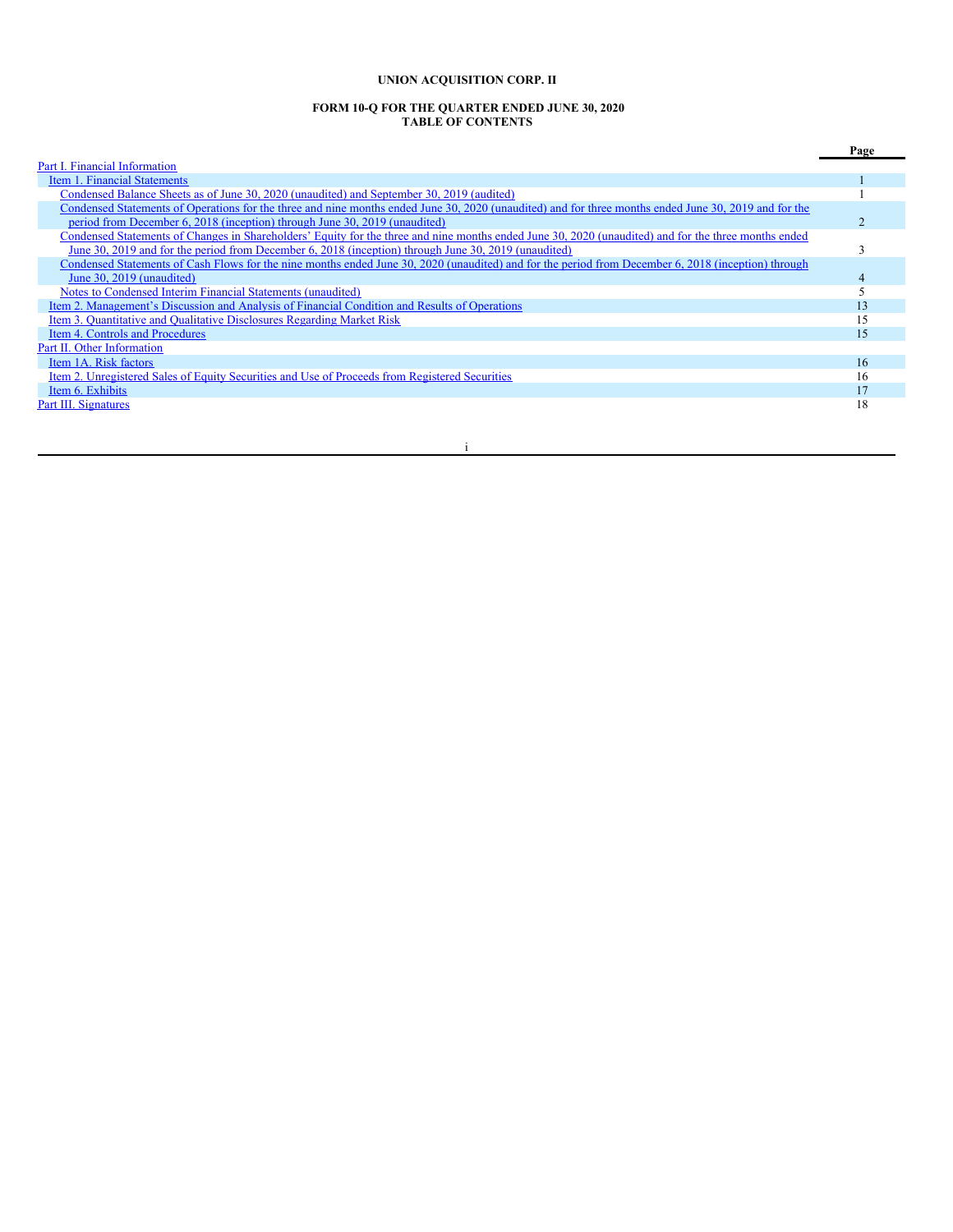# <span id="page-2-1"></span>**ITEM 1. FINANCIAL STATEMENTS**

# <span id="page-2-2"></span><span id="page-2-0"></span>**UNION ACQUISITION CORP. II CONDENSED BALANCE SHEETS**

|                                                                                                                                          |              | <b>June 30,</b><br>2020 |               | September 30,<br>2019 |
|------------------------------------------------------------------------------------------------------------------------------------------|--------------|-------------------------|---------------|-----------------------|
|                                                                                                                                          |              | (unaudited)             |               | (audited)             |
| <b>ASSETS</b>                                                                                                                            |              |                         |               |                       |
| <b>Current Assets</b>                                                                                                                    |              |                         |               |                       |
| Cash                                                                                                                                     | $\mathbf{s}$ | 1,064,401               | <sup>\$</sup> | 27,831                |
| Prepaid expenses and other current assets                                                                                                |              | 179,022                 |               |                       |
| <b>Total Current Assets</b>                                                                                                              |              | 1,243,423               |               | 27,831                |
| Deferred offering costs                                                                                                                  |              |                         |               | 213,307               |
| Cash and marketable securities held in Trust Account                                                                                     |              | 201,285,014             |               |                       |
| <b>TOTAL ASSETS</b>                                                                                                                      |              | 202,528,437             |               | 241,138               |
|                                                                                                                                          |              |                         |               |                       |
| <b>LIABILITIES AND SHAREHOLDERS' EQUITY</b>                                                                                              |              |                         |               |                       |
| <b>Current liabilities</b>                                                                                                               |              |                         |               |                       |
| Accrued expenses                                                                                                                         | $\mathbb{S}$ | 111,193                 | -S            |                       |
| Accrued offering costs                                                                                                                   |              |                         |               | 56,313                |
| Promissory note – related party                                                                                                          |              |                         |               | 175,000               |
| <b>Total Current Liabilities</b>                                                                                                         |              | 111,193                 |               | 231,313               |
| <b>Commitments and Contingencies</b>                                                                                                     |              |                         |               |                       |
| Ordinary shares subject to possible redemption, 19,741,724 shares at redemption value at June 30, 2020                                   |              | 197,417,240             |               |                       |
| <b>Shareholders' Equity</b>                                                                                                              |              |                         |               |                       |
| Preference shares, \$0.0001 par value, 1,000,000 shares authorized; no shares issued and outstanding                                     |              |                         |               |                       |
| Ordinary shares, \$0.0001 par value, 150,000,000 shares authorized; 5,258,276 and 5,031,250 <sup>(1)</sup> shares issued and outstanding |              |                         |               |                       |
| (excluding 19,741,724 and -0- shares subject to possible redemption) at June 30, 2020 and September 30, 2019, respectively               |              | 526                     |               | 503                   |
| Additional paid-in capital                                                                                                               |              | 4,328,012               |               | 24,497                |
| Retained earnings/(Accumulated deficit)                                                                                                  |              | 671,466                 |               | (15, 175)             |
| <b>Total Shareholders' Equity</b>                                                                                                        |              | 5.000.004               |               | 9,825                 |
| TOTAL LIABILITIES AND SHAREHOLDERS' EQUITY                                                                                               |              | 202,528,437             |               | 241,138               |

(1) Share count at September 30, 2019 included 656,250 shares subject to forfeiture. As a result of the underwriter's election to partially exercise their over-allotment option, 31,250 shares were forfeited and 625,000 shares are no longer subject to forfeiture (see Note 4).

The accompanying notes are an integral part of these unaudited condensed interim financial statements.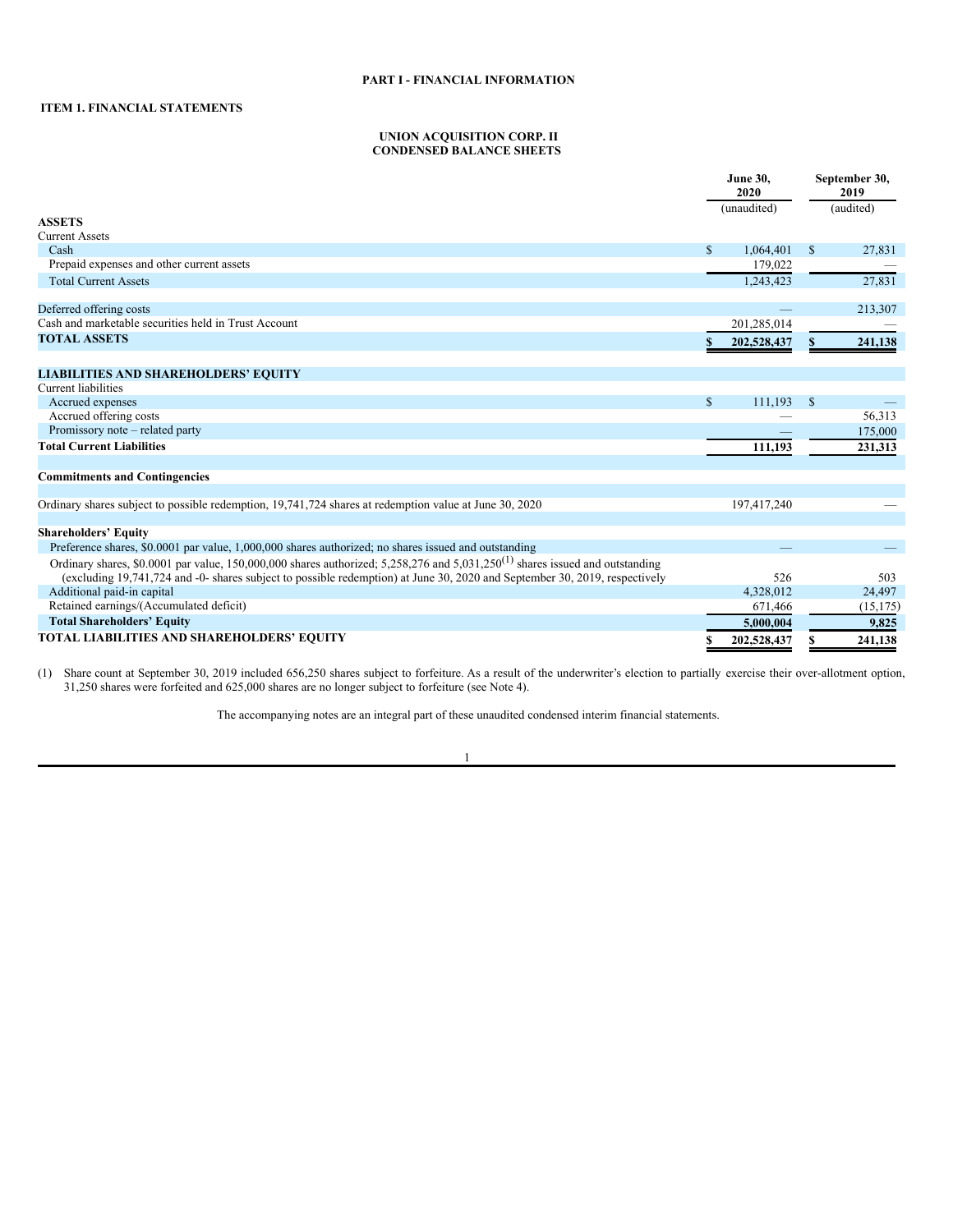# <span id="page-3-0"></span>**UNION ACQUISITION CORP. II CONDENSED STATEMENTS OF OPERATIONS (Unaudited)**

|                                                                                      | <b>Three Months Ended</b><br><b>June 30,</b> |           | <b>Nine Months</b><br><b>Ended</b><br><b>June 30,</b> | For the period<br>from December<br>6, 2018<br>(inception)<br>through<br><b>June 30,</b> |
|--------------------------------------------------------------------------------------|----------------------------------------------|-----------|-------------------------------------------------------|-----------------------------------------------------------------------------------------|
|                                                                                      | 2020                                         | 2019      | 2020                                                  | 2019                                                                                    |
| Formation and operating costs                                                        | 173,079                                      |           | 630,456                                               | 7,111                                                                                   |
| <b>Loss from operations</b>                                                          | (173,079)                                    |           | (630, 456)                                            | (7,111)                                                                                 |
| Other income:                                                                        |                                              |           |                                                       |                                                                                         |
| Interest earned on marketable securities held in Trust Account                       | 95,656                                       |           | 1,317,097                                             |                                                                                         |
| Net (loss) income                                                                    | (77, 423)                                    |           | 686,641                                               | (7,111)                                                                                 |
| Weighted average shares outstanding of redeemable ordinary shares                    | 20,000,000                                   |           | 20,000,000                                            |                                                                                         |
| Basic and diluted net income per share                                               | 0.00                                         | 0.00      | 0.07                                                  | 0.00                                                                                    |
| Weighted average shares outstanding of non-redeemable ordinary shares <sup>(1)</sup> | 5,000,000                                    | 4,375,000 | 5,000,000                                             | 4,375,000                                                                               |
| Basic and diluted net loss per share                                                 | (0.03)                                       | (0.00)    | (0.13)                                                | (0.00)                                                                                  |

(1) Share count at June 30, 2019 included 656,250 shares subject to forfeiture. As a result of the underwriter's election to partially exercise their over-allotment option, 31,250 shares were forfeited and 625,000 shares are no longer subject to forfeiture (see Note 4).

The accompanying notes are an integral part of these unaudited condensed interim financial statements.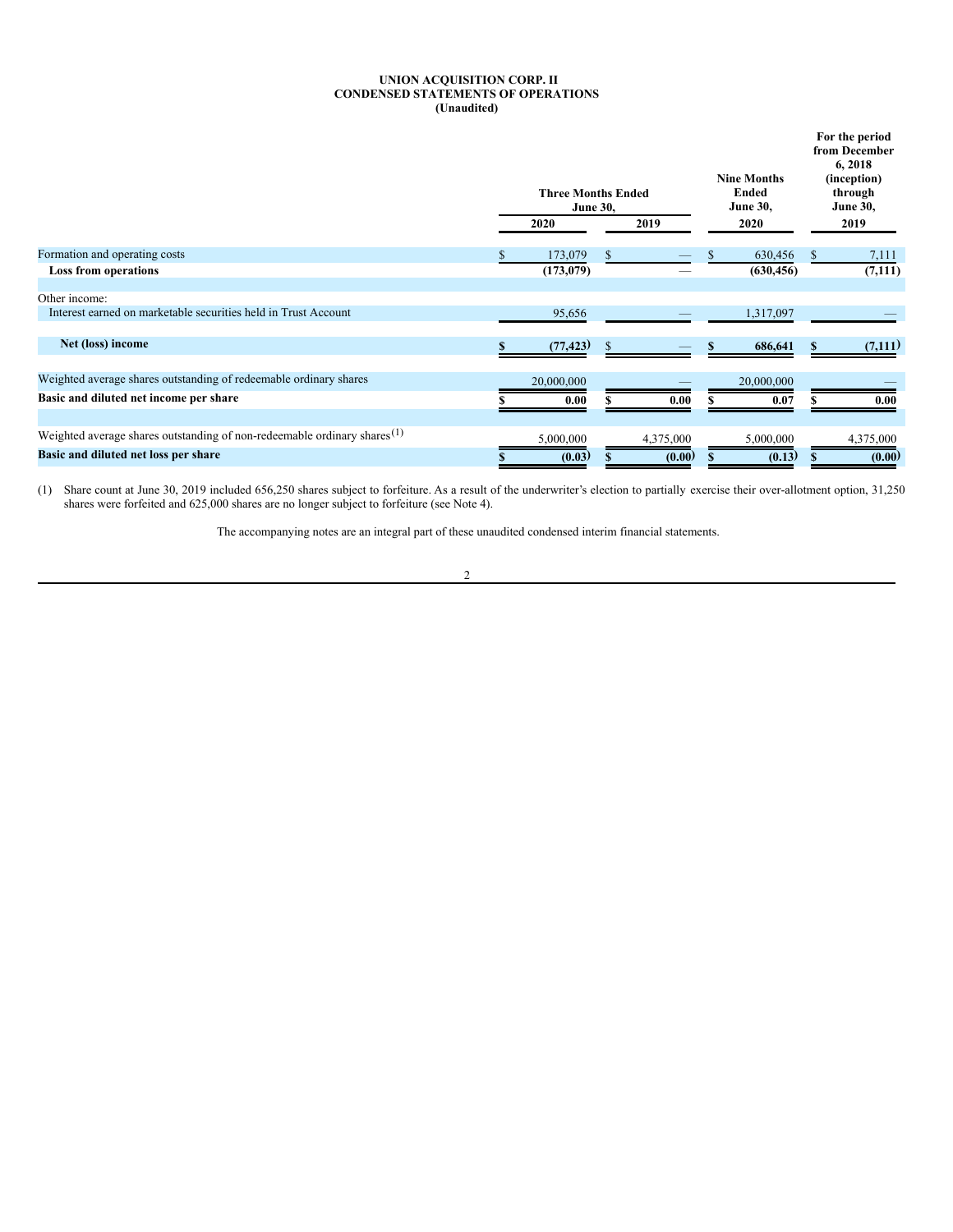# <span id="page-4-0"></span>**UNION ACQUISITION CORP. II CONDENSED STATEMENTS OF CHANGES IN SHAREHOLDERS' EQUITY (Unaudited)**

# **THREE AND NINE MONTHS ENDED JUNE 30, 2020**

|                                                                      | <b>Ordinary Shares</b> |   |         | <b>Additional</b><br>Paid in | (Accumulated<br>Deficit) /<br>Retained | <b>Total</b><br>Shareholders' |
|----------------------------------------------------------------------|------------------------|---|---------|------------------------------|----------------------------------------|-------------------------------|
|                                                                      | <b>Shares</b>          |   | Amount  | Capital                      | Earnings                               | <b>Equity</b>                 |
| Balance - October 1, 2019                                            | 5,031,250              | S | 503     | 24,497<br>\$                 | (15, 175)<br>S.                        | 9,825<br><sup>S</sup>         |
|                                                                      |                        |   |         |                              |                                        |                               |
| Forfeiture of Founders Shares                                        | (31,250)               |   | (3)     | 3                            |                                        |                               |
| Sale of 20,000,000 Units, net of underwriting discounts and offering |                        |   |         |                              |                                        |                               |
| costs                                                                | 20,000,000             |   | 2,000   | 195,468,778                  |                                        | 195,470,778                   |
|                                                                      |                        |   |         |                              |                                        |                               |
| Sale of 6,250,000 Private Placement Warrants                         |                        |   |         | 6,250,000                    |                                        | 6,250,000                     |
|                                                                      | (19,707,463)           |   |         |                              |                                        |                               |
| Ordinary shares subject to possible redemption                       |                        |   | (1,971) | (197,072,659)                |                                        | (197,074,630)                 |
| Net income                                                           |                        |   |         |                              | 344,036                                | 344,036                       |
| Balance - December 31, 2019                                          | 5,292,537              |   | 529     | 4,670,619                    | 328,861                                | 5,000,009                     |
|                                                                      |                        |   |         |                              |                                        |                               |
| Ordinary shares subject to possible redemption                       | (42,003)               |   | (4)     | (420, 026)                   |                                        | (420, 030)                    |
| Net income                                                           |                        |   |         |                              |                                        |                               |
|                                                                      |                        |   |         |                              | 420,028                                | 420,028                       |
| <b>Balance – March 31, 2020</b>                                      | 5,250,534              |   | 525     | 4,250,593                    | 748,889                                | 5,000,007                     |
| Ordinary shares subject to possible redemption                       | 7,742                  |   |         | 77,419                       |                                        | 77,420                        |
|                                                                      |                        |   |         |                              |                                        |                               |
| Net loss                                                             |                        |   |         |                              | (77, 423)                              | (77, 423)                     |
| <b>Balance – June 30, 2020</b>                                       | 5,258,276              |   | 526     | 4,328,012                    | 671,466                                | 5,000,004                     |

### **THREE MONTHS ENDED JUNE 30, 2019 AND**

### **FOR THE PERIOD FROM DECEMBER 6, 2018 (INCEPTION) THROUGH JUNE 30, 2019**

|                                               | <b>Ordinary Shares</b> |        |         | <b>Additional</b><br>Paid in |         | Accumulated         | <b>Total</b><br>Shareholders' |
|-----------------------------------------------|------------------------|--------|---------|------------------------------|---------|---------------------|-------------------------------|
|                                               | <b>Shares</b>          | Amount | Capital |                              | Deficit |                     | Equity                        |
| Balance – December 6, 2018 (inception)        | —                      |        |         |                              |         |                     |                               |
| Ordinary shares issued to Initial Stockholder | 5,031,250              | 503    |         | 24,497                       |         |                     | 25,000                        |
| Net loss<br>Balance - December 31, 2018       | 5,031,250              | 503    |         | 24,497                       |         | (4,718)<br>(4,718)  | (4,718)<br>20,282             |
| Net loss<br><b>Balance – March 31, 2019</b>   | 5,031,250              | 503    |         | 24,497                       |         | (2,393)<br>(7, 111) | (2,393)<br>17,889             |
| Net loss<br><b>Balance – June 30, 2019</b>    | 5,031,250              | 503    |         | 24,497                       |         | (7,111)             | 17,889                        |

The accompanying notes are an integral part of these unaudited condensed interim financial statements.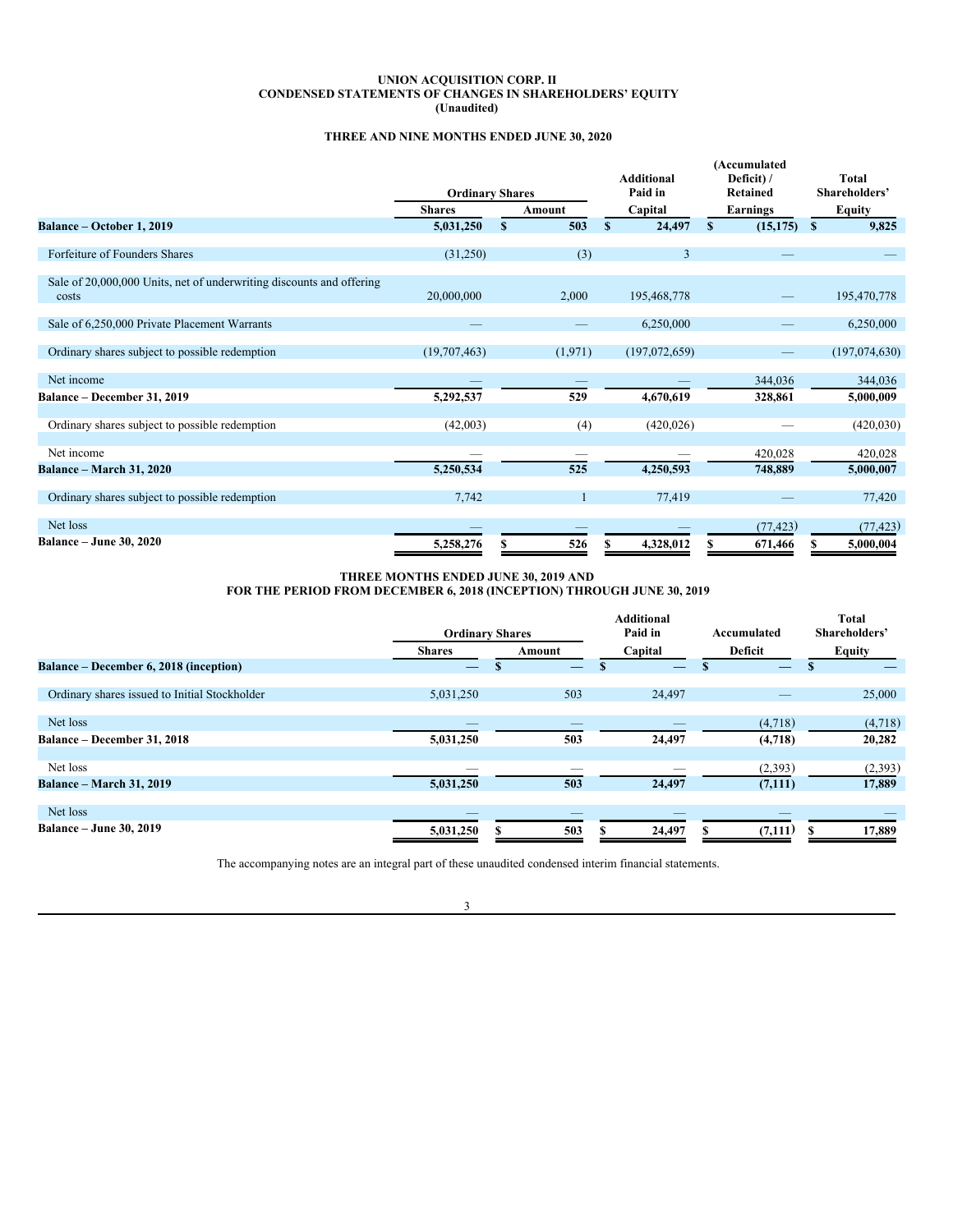#### <span id="page-5-0"></span>**UNION ACQUISITION CORP. II CONDENSED STATEMENTS OF CASH FLOWS (Unaudited)**

|                                                                                                                                                        | <b>Nine Months</b><br>Ended<br>June 30,<br>2020 | <b>For the Period</b><br>From<br>December 6.<br>2018 (Inception)<br>Through<br><b>June 30,</b><br>2019 |
|--------------------------------------------------------------------------------------------------------------------------------------------------------|-------------------------------------------------|--------------------------------------------------------------------------------------------------------|
| <b>Cash Flows from Operating Activities:</b>                                                                                                           |                                                 |                                                                                                        |
| Net income (loss)                                                                                                                                      | \$<br>686.641                                   | \$<br>(7, 111)                                                                                         |
| Adjustments to reconcile net income (loss) to net cash used in operating activities:<br>Interest earned on marketable securities held in Trust Account | (1,317,097)                                     |                                                                                                        |
| Fees charged on Trust Account                                                                                                                          | 32,083                                          |                                                                                                        |
| Changes in operating assets and liabilities:                                                                                                           |                                                 |                                                                                                        |
| Prepaid expenses and other current assets                                                                                                              | (179, 022)                                      |                                                                                                        |
| Accrued expenses                                                                                                                                       | 111,193                                         |                                                                                                        |
| Net cash used in operating activities                                                                                                                  | (666, 202)                                      | (7, 111)                                                                                               |
|                                                                                                                                                        |                                                 |                                                                                                        |
| <b>Cash Flows from Investing Activities:</b>                                                                                                           |                                                 |                                                                                                        |
| Investment of cash in Trust Account                                                                                                                    | (200,000,000)                                   |                                                                                                        |
| Net cash used in investing activities                                                                                                                  | (200, 000, 000)                                 |                                                                                                        |
| <b>Cash Flows from Financing Activities:</b>                                                                                                           |                                                 |                                                                                                        |
| Proceeds from issuance of ordinary shares to Sponsor                                                                                                   |                                                 | 25,000                                                                                                 |
| Proceeds from sale of Units, net of underwriting discounts paid                                                                                        | 196,000,000                                     |                                                                                                        |
| Proceeds from sale of Private Placement Warrants                                                                                                       | 6,250,000                                       |                                                                                                        |
| Proceeds from promissory note – related party                                                                                                          |                                                 | 175,000                                                                                                |
| Repayment of promissory note – related party                                                                                                           | (175,000)                                       |                                                                                                        |
| Payments of offering costs                                                                                                                             | (372, 228)                                      | (70,600)                                                                                               |
| Net cash provided by financing activities                                                                                                              | 201,702,772                                     | 129,400                                                                                                |
|                                                                                                                                                        |                                                 |                                                                                                        |
| <b>Net Change in Cash</b>                                                                                                                              | 1,036,570                                       | 122,289                                                                                                |
| $Cash - Beginning$                                                                                                                                     | 27,831                                          |                                                                                                        |
| Cash – Ending                                                                                                                                          | 1,064,401                                       | 122,289                                                                                                |
|                                                                                                                                                        |                                                 |                                                                                                        |
| <b>Non-Cash Investing and Financing Activities:</b>                                                                                                    |                                                 |                                                                                                        |
| Initial classification of ordinary shares subject to possible redemption                                                                               | 196,730,600                                     | \$                                                                                                     |
| Change in value of ordinary shares subject to possible redemption                                                                                      | 686,640<br>S                                    | \$                                                                                                     |
| Offering costs included in accrued offering costs                                                                                                      | ς                                               | 39,725                                                                                                 |

The accompanying notes are an integral part of these unaudited condensed interim financial statements.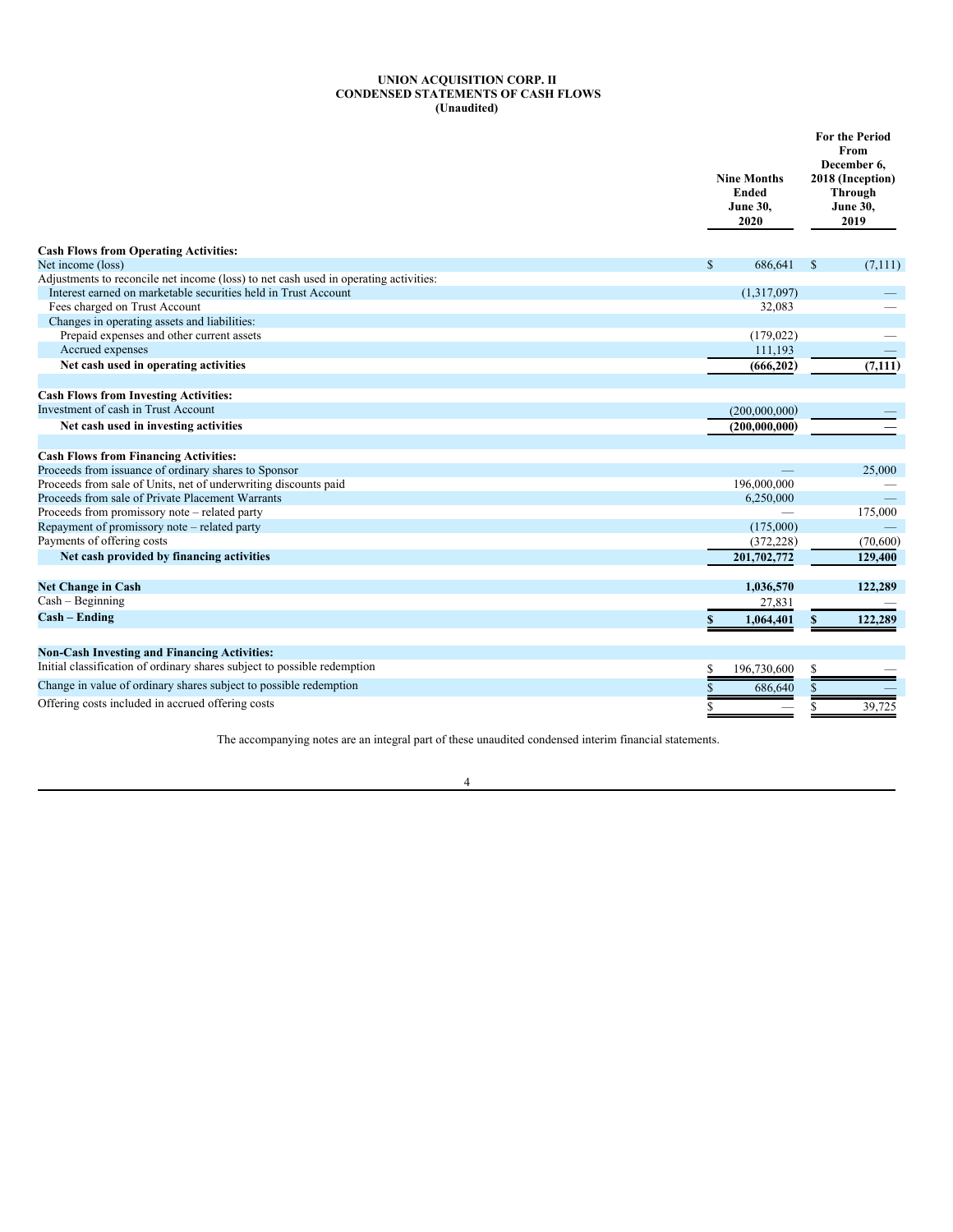# <span id="page-6-0"></span>**NOTE 1 — ORGANIZATION AND PLAN OF BUSINESS OPERATIONS**

Union Acquisition Corp. II (the "Company") is a blank check company incorporated as a Cayman Islands exempted company on December 6, 2018. The Company was formed for the purpose of effecting a merger, share exchange, asset acquisition, share purchase, recapitalization, reorganization or other similar business combination with one or more businesses or entities that the Company has not yet identified (a "Business Combination").

The Company's efforts to identify a prospective target business will not be limited to a particular industry or geographic region, although the Company intends to focus its search for a target business located in Latin America. The Company is an emerging growth company and, as such, the Company is subject to all of the risks associated with emerging growth companies.

At June 30, 2020, the Company had not yet commenced any operations. All activity through June 30, 2020 relates to the Company's formation, the initial public offering (the "Initial Public Offering"), which is described below, and, after the Initial Public Offering, identifying a target company for a Business Combination. The Company will not generate any operating revenues until after the completion of its initial Business Combination, at the earliest. The Company generates non-operating income in the form of interest income from the proceeds derived from the Initial Public Offering.

The registration statement for the Company's Initial Public Offering was declared effective on October 17, 2019. On October 22, 2019, the Company consummated the Initial Public Offering of 20,000,000 units (the "Units" and, with respect to the ordinary shares included in the Units being offered, the "Public Shares"), which includes the partial exercise by the underwriters of their over-allotment option in the amount of 2,500,000 Units, at \$10.00 per Unit, generating gross proceeds of \$200,000,000 which is described in Note 3.

Simultaneously with the closing of the Initial Public Offering, the Company consummated the sale of 6,250,000 warrants (the "Private Placement Warrants") at a price of \$1.00 per warrant in a private placement to two of the Company's shareholders, generating gross proceeds of \$6,250,000, which described in Note 4.

Transaction costs amounted to \$4,529,222, consisting of \$4,000,000 of underwriting fees and \$529,222 of other offering costs. In addition, as of June 30, 2020, cash of \$1,064,401 was held outside of the Trust Account (as defined below) and is available for working capital purposes.

Following the closing of the Initial Public Offering on October 22, 2019, an amount of \$200,000,000 (\$10.00 per Unit) from the net proceeds of the sale of the Units in the Initial Public Offering and the sale of the Private Placement Warrants was placed in a trust account (the "Trust Account") and invested in U.S. government treasury bills with a maturity of 185 days or less or in money market funds meeting certain conditions under Rule 2a-7 under the Investment Company Act of 1940, as amended, or the Investment Company Act, which invest only in direct U.S. government treasury obligations, until the earlier of (i) the consummation of the Business Combination or (ii) the distribution of the Trust Account, as described below.

The Company's management has broad discretion with respect to the specific application of the net proceeds of the Initial Public Offering and the sale of the Private Placement Warrants, although substantially all of the net proceeds are intended to be applied generally toward consummating a Business Combination. The Company's initial Business Combination must be with one or more target businesses that together have a fair market value equal to at least 80% of the balance in the Trust Account (excluding taxes payable on the income earned on the funds held in trust) at the time of the signing of an agreement to enter into a Business Combination. The Company will only complete a Business Combination if the post-Business Combination company owns or acquires 50% or more of the outstanding voting securities of the target or otherwise acquires a controlling interest in the target sufficient for it not to be required to register as an investment company under the Investment Company Act. There is no assurance that the Company will be able to successfully effect a Business Combination.

The Company will provide the holders of the public shares (the "Public Shareholders") with the opportunity to redeem all or a portion of their Public Shares upon the completion of a Business Combination, either (i) in connection with a shareholder meeting called to approve the Business Combination or (ii) by means of a tender offer. The decision as to whether the Company will seek shareholder approval of a Business Combination or conduct a tender offer will be made by the Company, solely in its discretion. The Public Shareholders will be entitled to redeem their Public Shares for a pro rata portion of the aggregate amount then on deposit in the Trust Account. There will be no redemption rights upon the completion of a Business Combination with respect to the Company's warrants. The ordinary shares subject to redemption will be recorded at a redemption value and classified as temporary equity upon the completion of the Initial Public Offering, in accordance with Accounting Standards Codification ("ASC") Topic 480 "Distinguishing Liabilities from Equity."

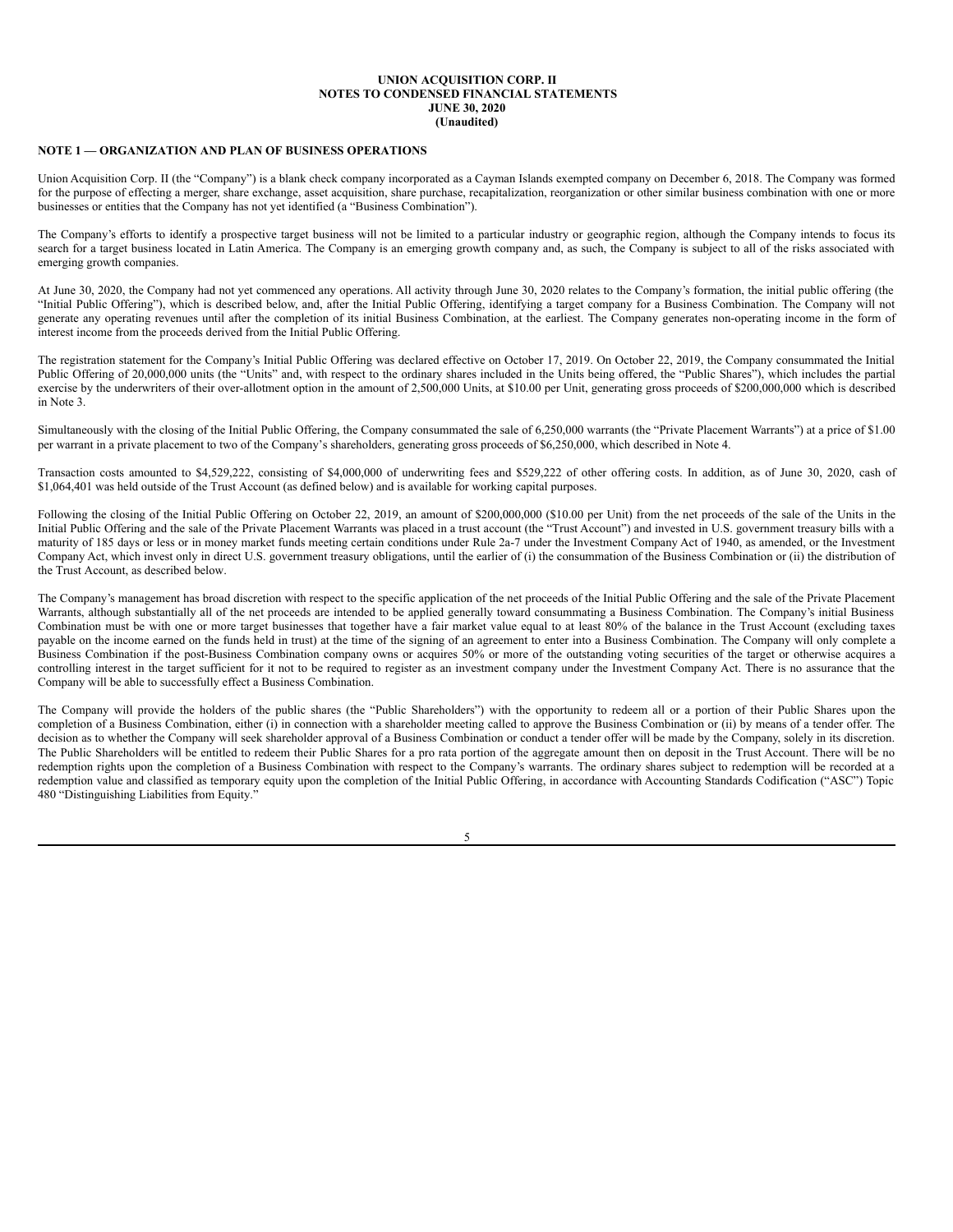The Company will proceed with a Business Combination only if it has net tangible assets of at least \$5,000,001 upon consummation of the Business Combination and, in the case of a shareholder vote, a majority of the outstanding ordinary shares voted are voted in favor of the Business Combination. Notwithstanding the foregoing, if the Company seeks shareholder approval of the Business Combination and the Company does not conduct redemptions pursuant to the tender offer rules, a Public Shareholder, together with any affiliate of such shareholder or any other person with whom such shareholder is acting in concert or as a "group" (as defined in Section 13(d)(3) of the Securities Exchange Act of 1934, as amended (the "Exchange Act"), will be restricted from redeeming its shares with respect to more than an aggregate of 15% of the Public Shares. In connection with any initial Business Combination, the holders of the Company's ordinary shares issued prior to the Initial Public Offering (the "Initial Shareholders") and officers and directors and their affiliates have agreed (i) to vote any ordinary shares owned by them in favor of a Business Combination if a vote is held to approve the Business Combination, (ii) not to redeem any of their ordinary shares in connection therewith or any amendment to the Company's charter documents prior to the consummation of a Business Combination and (iii) not to sell any of their ordinary shares to the Company in a tender offer.

The Company will have until April 22, 2021 to complete a Business Combination (the "Combination Period"). If the Company has not completed a Business Combination within the Combination Period (and stockholders have not amended the Company's amended and restated memorandum and articles of association to extend such date), the Company will (i) cease all operations except for the purpose of winding up,  $(ii)$  as promptly as reasonably possible but not more than ten business days thereafter, redeem 100% of the Public Shares, at a per-share price, payable in cash, equal to the aggregate amount then on deposit in the Trust Account, including interest (which interest shall be net of taxes payable, and less up to \$100,000 of interest to pay liquidation expenses) divided by the number of then outstanding Public Shares, which redemption will completely extinguish the rights of the Public Shareholders as shareholders (including the right to receive further liquidation distributions, if any), subject to applicable law, and (iii) as promptly as reasonably possible following such redemption, subject to the approval of the Company's remaining shareholders and its Board of Directors, dissolve and liquidate, subject in each case to the Company's obligations under Cayman Islands law to provide for claims of creditors and the requirements of other applicable law. The proceeds deposited in the Trust Account could, however, become subject to claims of creditors. Therefore, the actual per-share redemption amount could be reduced.

In the event of a liquidation, the Public Shareholders will be entitled to receive a full pro rata interest in the Trust Account (less up to \$100,000 of interest to pay liquidation expenses and which interest shall be net of taxes payable). There will be no redemption rights or liquidating distributions with respect to the Public Warrants (as defined in Note 3), the Founder Shares (as defined in Note 4) or the Private Placement Warrants, which will expire worthless if the Company fails to complete a Business Combination within the Combination Period.

In order to protect the amounts held in the Trust Account, Union Group International Holdings Limited ("Union Group"), one of the Company's initial shareholders and an affiliate of a director of the Company, has agreed to be liable to the Company if and to the extent any claims by a vendor for services rendered or products sold to the Company, or a prospective target business with which the Company has discussed entering into a transaction agreement, reduce the amount of funds in the Trust Account. This liability will not apply with respect to any claims by a third party who executed a waiver of any right, title, interest or claim of any kind in or to any monies held in the Trust Account or to any claims under the Company's indemnity of the underwriters of the Initial Public Offering against certain liabilities, including liabilities under the Securities Act of 1933, as amended (the "Securities Act"). Moreover, in the event that an executed waiver is deemed to be unenforceable against a third party, Union Group will not be responsible to the extent of any liability for such third-party claims. The Company will seek to reduce the possibility that Union Group will have to indemnify the Trust Account due to claims of creditors by endeavoring to have all vendors, service providers (except the Company's independent registered public accounting firm), prospective target businesses or other entities with which the Company does business, execute agreements with the Company waiving any right, title, interest or claim of any kind in or to monies held in the Trust Account.

# **NOTE 2 — SUMMARY OF SIGNIFICANT ACCOUNTING POLICIES**

### **Basis of Presentation**

The accompanying unaudited condensed interim financial statements have been prepared in accordance with accounting principles generally accepted in the United States of America ("GAAP") for interim financial information and in accordance with the instructions to Form 10-Q and Article 8 of Regulation S-X of the Securities and Exchange Commission (the "SEC"). Certain information or footnote disclosures normally included in financial statements prepared in accordance with GAAP have been condensed or omitted, pursuant to the rules and regulations of the SEC for interim financial reporting. Accordingly, they do not include all the information and footnotes necessary for a complete presentation of financial position, results of operations, or cash flows. In the opinion of management, the accompanying unaudited condensed interim financial statements include all adjustments, consisting of a normal recurring nature, which are necessary for a fair presentation of the financial position, operating results and cash flows for the periods presented.

The accompanying unaudited condensed interim financial statements should be read in conjunction with the Company's prospectus for its Initial Public Offering as filed with the SEC on October 18, 2019, as well as the Company's Current Reports on Form 8-K, as filed with the SEC on October 21, 2019, and October 28, 2019. and the Company's Annual Report on Form 10-K for the period from December 6, 2018 (inception) through September 30, 2019, as filed with the SEC on December 30, 2019. The interim results for the three and nine months ended June 30, 2020 are not necessarily indicative of the results to be expected for the year ending September 30, 2020 or for any future periods.

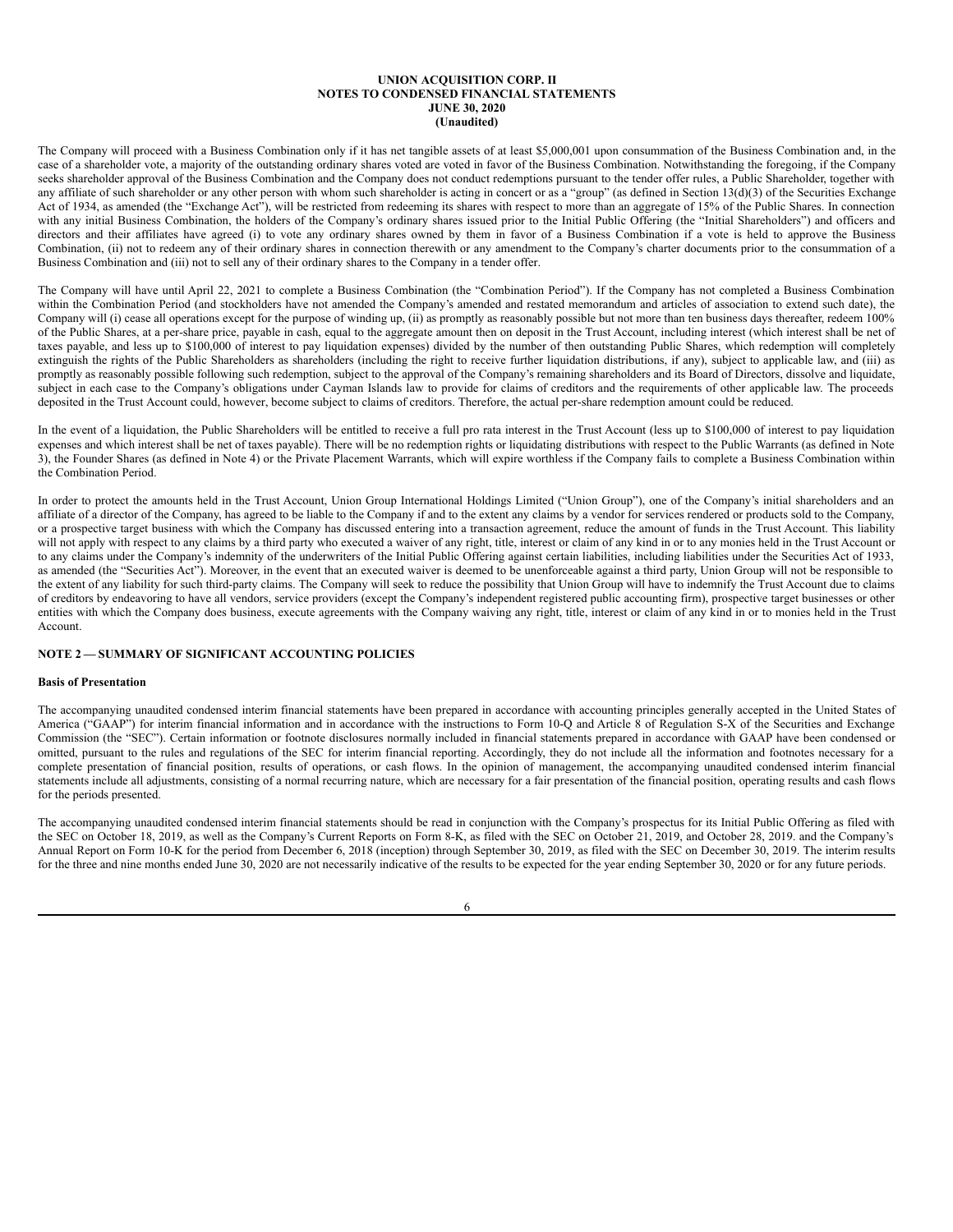# **Going Concern**

In connection with the Company's assessment of going concern considerations in accordance with Financial Accounting Standard Board's Accounting Standards Update ("ASU") 2014-15, "Disclosures of Uncertainties about an Entity's Ability to Continue as a Going Concern," management has determined that the mandatory liquidation and subsequent dissolution, should the Company be unable to complete a business combination, raises substantial doubt about the Company's ability to continue as a going concern. No adjustments have been made to the carrying amounts of assets or liabilities should the Company be required to liquidate after April 22, 2021.

### **Emerging Growth Company**

The Company is an "emerging growth company," as defined in Section 2(a) of the Securities Act, as modified by the Jumpstart Our Business Startups Act of 2012 (the "JOBS Act"), and it may take advantage of certain exemptions from various reporting requirements that are applicable to other public companies that are not emerging growth companies including, but not limited to, not being required to comply with the independent registered public accounting firm attestation requirements of Section 404 of the Sarbanes-Oxley Act, reduced disclosure obligations regarding executive compensation in its periodic reports and proxy statements, and exemptions from the requirements of holding a nonbinding advisory vote on executive compensation and shareholder approval of any golden parachute payments not previously approved.

Further, Section 102(b)(1) of the JOBS Act exempts emerging growth companies from being required to comply with new or revised financial accounting standards until private companies (that is, those that have not had a Securities Act registration statement declared effective or do not have a class of securities registered under the Exchange Act) are required to comply with the new or revised financial accounting standards. The JOBS Act provides that a company can elect to opt out of the extended transition period and comply with the requirements that apply to non-emerging growth companies but any such election to opt out is irrevocable. The Company has elected not to opt out of such extended transition period which means that when a standard is issued or revised and it has different application dates for public or private companies, the Company, as an emerging growth company, can adopt the new or revised standard at the time private companies adopt the new or revised standard. This may make comparison of the Company's financial statements with another public company which is neither an emerging growth company nor an emerging growth company which has opted out of using the extended transition period difficult or impossible because of the potential differences in accounting standards used.

# **Use of Estimates**

The preparation of the unaudited condensed interim financial statements in conformity with GAAP requires management to make estimates and assumptions that affect the reported amounts of assets and liabilities and disclosure of contingent assets and liabilities at the date of the unaudited condensed interim financial statements and the reported amounts of revenues and expenses during the reporting periods.

Making estimates requires management to exercise significant judgment. It is at least reasonably possible that the estimate of the effect of a condition, situation or set of circumstances that existed at the date of the financial statements, which management considered in formulating its estimate, could change in the near term due to one or more future confirming events. Accordingly, the actual results could differ significantly from those estimates.

#### **Ordinary Shares Subject to Possible Redemption**

The Company accounts for its ordinary shares subject to possible redemption in accordance with the guidance in Accounting Standards Codification ("ASC") Topic 480 "Distinguishing Liabilities from Equity." Ordinary shares subject to mandatory redemption is classified as a liability instrument and is measured at fair value. Conditionally redeemable ordinary shares (including ordinary shares that features redemption rights that is either within the control of the holder or subject to redemption upon the occurrence of uncertain events not solely within the Company's control) is classified as temporary equity. At all other times, ordinary shares are classified as shareholders' equity. The Company's ordinary shares features certain redemption rights that are considered to be outside of the Company's control and subject to occurrence of uncertain future events. Accordingly, at June 30, 2020, there are 19,741,724 ordinary shares subject to possible redemption presented as temporary equity, outside of the shareholders' equity section of the Company's unaudited condensed balance sheets.

# **Offering Costs**

Offering costs consist of underwriting, legal, accounting and other expenses incurred through the Initial Public Offering that are directly related to the Initial Public Offering. Offering costs amounting to \$4,529,222 were charged to shareholders' equity upon the completion of the Initial Public Offering.

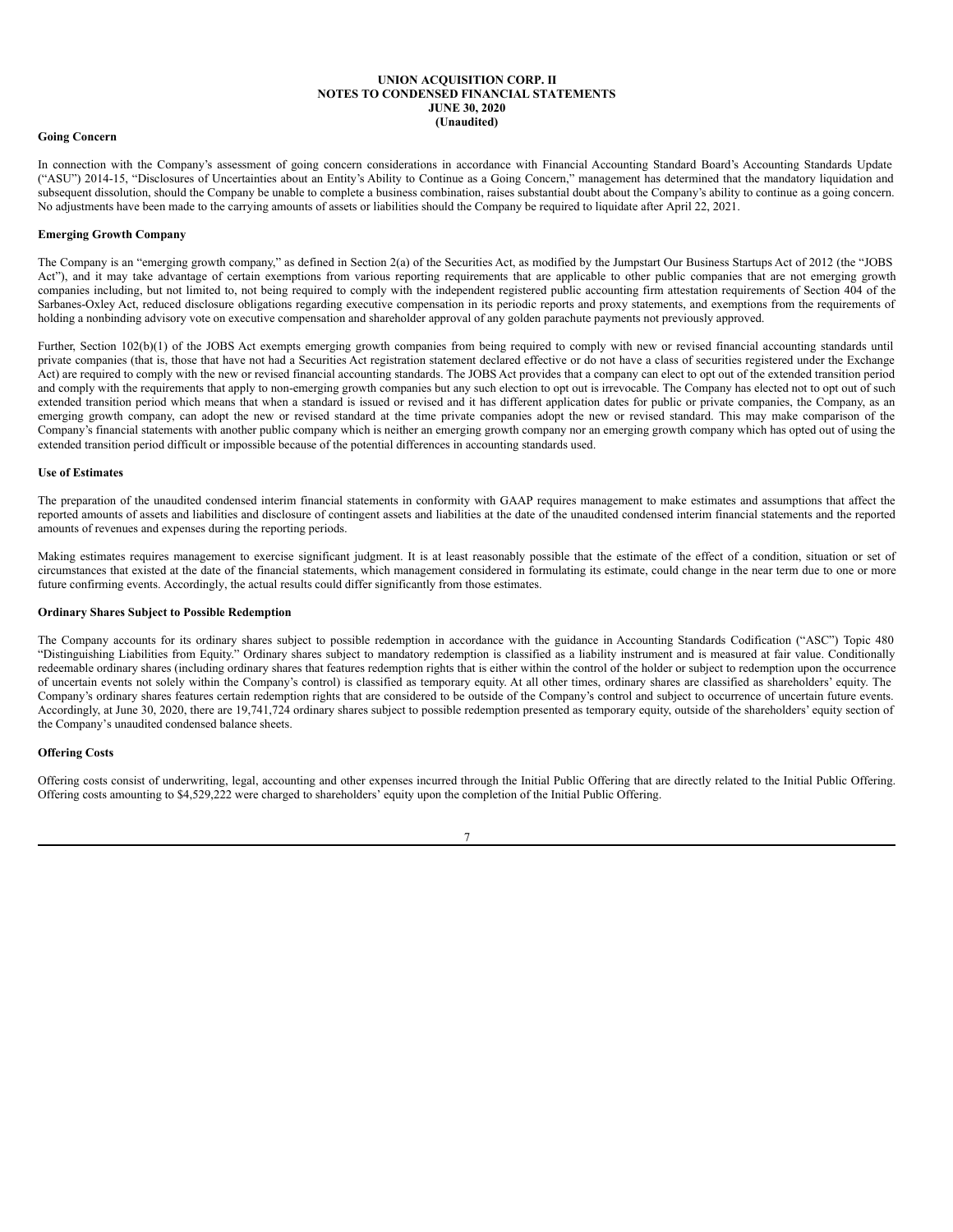#### **Income Taxes**

The Company accounts for income taxes under ASC Topic 740, "Income Taxes," which requires an asset and liability approach to financial accounting and reporting for income taxes. Deferred income tax assets and liabilities are computed for differences between the financial statement and tax bases of assets and liabilities that will result in future taxable or deductible amounts, based on enacted tax laws and rates applicable to the periods in which the differences are expected to affect taxable income. Valuation allowances are established, when necessary, to reduce deferred tax assets to the amount expected to be realized.

ASC Topic 740 prescribes a recognition threshold and a measurement attribute for the financial statement recognition and measurement of tax positions taken or expected to be taken in a tax return. For those benefits to be recognized, a tax position must be more-likely-than-not to be sustained upon examination by taxing authorities. The Company's management determined that the Cayman Islands is the Company's only major tax jurisdiction. The Company recognizes accrued interest and penalties related to unrecognized tax benefits as income tax expense. As of June 30, 2020 and September 30, 2019, there were no unrecognized tax benefits and no amounts accrued for interest and penalties. The Company is currently not aware of any issues under review that could result in significant payments, accruals or material deviation from its position. The Company is subject to income tax examinations by major taxing authorities since inception.

The Company's tax provision is zero because the Company is incorporated in the Cayman Islands with no connection to any other taxable jurisdiction. The Company is considered to be an exempted Cayman Islands company and is presently not subject to income taxes or income tax filing requirements in the Cayman Islands or the United States. As such, the Company has no deferred tax assets.

## **Net Income (Loss) Per Ordinary Share**

Net income (loss) per share is computed by dividing net income (loss) by the weighted average number of ordinary shares outstanding for the period. The calculation of diluted income (loss) per share does not consider the effect of the warrants issued in connection with the (i) Initial Public Offering, (ii) the exercise of the over-allotment option and (iii) Private Placement Warrants since the exercise of the warrants are contingent upon the occurrence of future events and the inclusion of such warrants would be anti-dilutive. The warrants are exercisable to purchase 26,250,000 shares of ordinary shares in the aggregate.

The Company's condensed interim statements of operations includes a presentation of income (loss) per share for ordinary shares subject to possible redemption in a manner similar to the two-class method of income (loss) per share. Net income per share, basic and diluted, for redeemable ordinary shares is calculated by dividing the interest income earned on the Trust Account of approximately \$96,000 and \$1,317,000 for the three and nine months ended June 30, 2020 and 2019, respectively, by the weighted average number of redeemable ordinary shares outstanding since original issuance. Net loss per share, basic and diluted, for non-redeemable ordinary shares is calculated by dividing the net income (loss) of approximately (\$77,000) and \$687,000, adjusted for income attributable to redeemable ordinary shares of \$96,000 and \$1,317,000, by the weighted average number of non-redeemable ordinary shares outstanding for the period. Non-redeemable ordinary shares include the Founder Shares as these shares do not have any redemption features and do not participate in the income earned on the Trust Account.

#### **Concentration of Credit Risk**

Financial instruments that potentially subject the Company to concentrations of credit risk consist of a cash account in a financial institution, which, at times, may exceed the Federal Depository Insurance Coverage of \$250,000. At June 30, 2020 and September 30, 2019, the Company has not experienced losses on this account and management believes the Company is not exposed to significant risks on such account.

# **Fair Value of Financial Instruments**

The fair value of the Company's assets and liabilities, which qualify as financial instruments under ASC Topic 820, "Fair Value Measurement," approximates the carrying amounts represented in the accompanying unaudited condensed interim financial statements, primarily due to their short-term nature.

#### **Recent Accounting Standards**

Management does not believe that any recently issued, but not yet effective, accounting standards, if currently adopted, would have a material effect on the Company's unaudited condensed interim financial statements.

# **NOTE 3 — INITIAL PUBLIC OFFERING**

Pursuant to the Initial Public Offering, the Company sold 20,000,000 Units, at a purchase price of \$10.00 per Unit, which includes the partial exercise by the underwriters of their over-allotment option in the amount of 2,500,000 Units at \$10.00 per Unit. Each Unit consists of one ordinary share and one redeemable warrant ("Public Warrant"). Each Public Warrant entitles the holder to purchase one ordinary share at a price of \$11.50 per share (see Note 6).

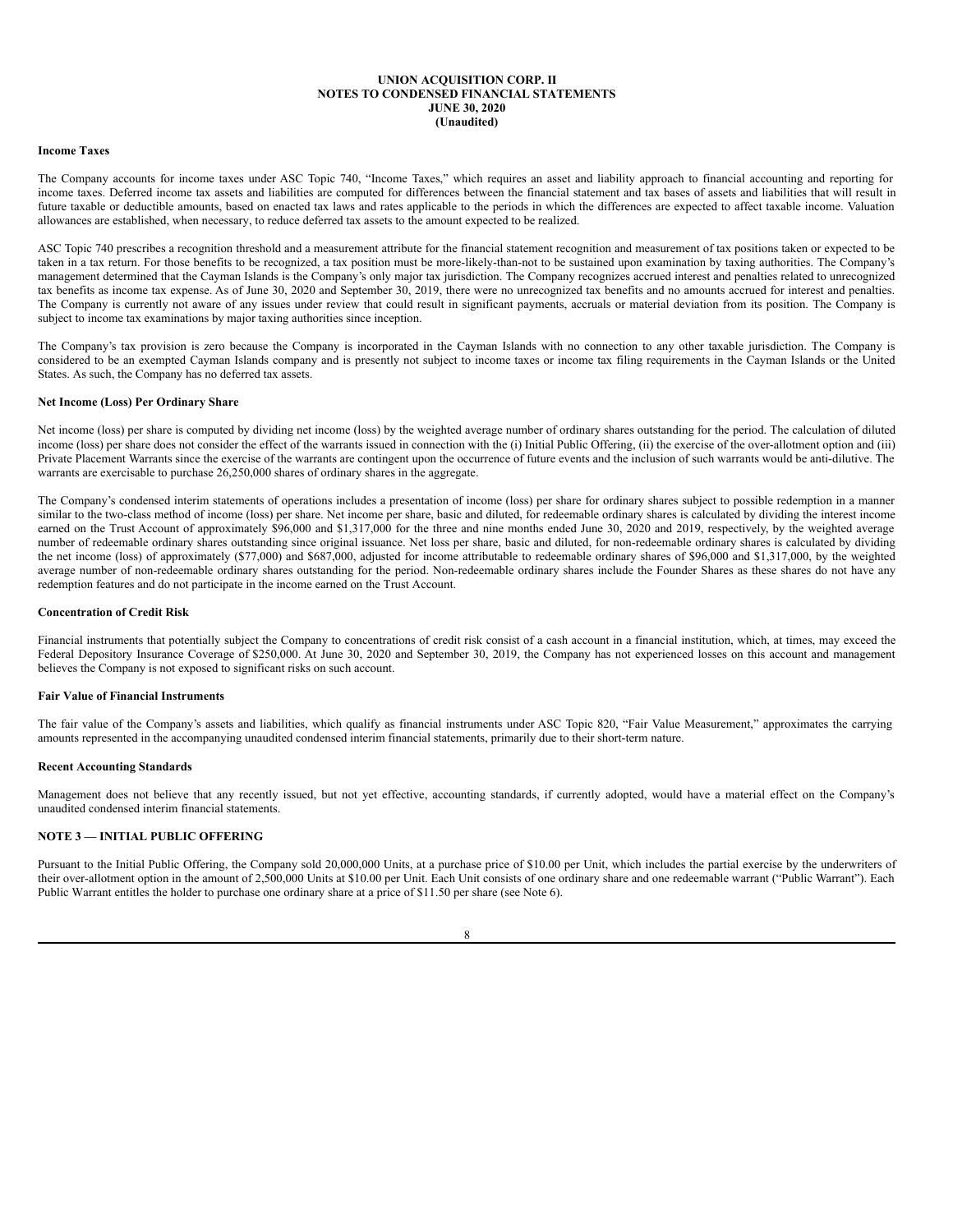# **NOTE 4 — RELATED PARTY TRANSACTIONS**

# **Founder Shares**

In December 2018, the Company issued an aggregate of 4,312,500 ordinary shares ("Founder Shares") for an aggregate purchase price of \$25,000. In August 2019, the Company effected a share capitalization pursuant to which the Company issued an additional 718,750 ordinary shares. All share and per-share amounts have been retroactively restated to reflect the share capitalization. As a result, there were 5,031,250 shares outstanding, of which an aggregate of up to 656,250 shares were subject to forfeiture by the Initial Shareholders to the extent that the underwriters' over-allotment was not exercised in full or in part, so that the Initial Shareholders would own 20% of the Company's issued and outstanding shares after the Initial Public Offering. As a result of the underwriters' election to partially exercise their over-allotment option, 31,250 Founder Shares were forfeited and 625,000 Founder Shares are no longer subject to forfeiture. Thus, at June 30, 2020 and September 30 2019, there are 5,000,000 ordinary shares to the Initial Shareholders outstanding.

The Initial Shareholders have agreed, subject to limited exceptions, not to transfer, assign or sell any of the Founder Shares until the earlier of (i) one year after the date of the consummation of a Business Combination and (ii) the date on which the closing price of the Company's ordinary shares equals or exceeds \$12.50 price per share (as adjusted for share splits, share dividends, reorganizations and recapitalizations) for any 20 trading days within any 30-trading day period commencing 150 days after a Business Combination, or earlier if, subsequent to a Business Combination, the Company consummates a subsequent liquidation, merger, share exchange or other similar transaction which results in all of the Company's shareholders having the right to exchange their ordinary shares for cash, securities or other property.

## **Private Placement**

Simultaneously with the closing of the Initial Public Offering, certain of the Initial Shareholders purchased an aggregate of 6,250,000 Private Placement Warrants at a price of \$1.00 Per Private Placement Warrant for an aggregate purchase price of \$6,250,000. Each Private Placement Warrant is exercisable to purchase one ordinary share at an exercise price of \$11.50. The proceeds from the Private Placement Warrants were added to the proceeds from the Initial Public Offering to be held in the Trust Account. If the Company does not complete a Business Combination within the Combination Period, the proceeds of the sale of the Private Placement Warrants will be used to fund the redemption of the Public Shares (subject to the requirements of applicable law) and the Private Placement Warrants will expire worthless. There will be no redemption rights or liquidating distributions from the Trust Account with respect to the Private Placement Warrants.

The Private Placement Warrants are identical to the Public Warrants underlying the Units sold in the Initial Public Offering, except that the Private Placement Warrants (i) will not be redeemable by the Company and (ii) may be exercised for cash or on a cashless basis, so long as they are held by the initial purchasers or any of their permitted transferees. If the Private Placement Warrants are held by holders other than the initial purchasers or any of their permitted transferees, the Private Placement Warrants will be redeemable by the Company and exercisable by the holders on the same basis as the Public Warrants. In addition, the Private Placement Warrants may not be transferable, assignable or salable until 30 days after the consummation of a Business Combination, subject to certain limited exceptions.

## **Promissory Note — Related Party**

The Company issued an unsecured promissory note to Union Group on December 19, 2018, pursuant to which the Company may borrow up to aggregate principal amount of \$200,000 (the "Promissory Note"). The Promissory Note was non-interest bearing and payable on the earlier of (i) December 31, 2019, (ii) the consummation of the Initial Public Offering or (iii) the date on which the Company determined not to proceed with the Initial Public Offering. The outstanding balance as of September 30, 2019 of \$175,000 under the Promissory Note was repaid during the three months ended December 31, 2019.

## **Support Services**

The Company entered into an agreement, commencing on October 17, 2019 through the earlier of the consummation of a Business Combination or the Company's liquidation, to pay an affiliate of one of the Company's directors a monthly fee of \$10,000 for office space, utilities and administrative support. For the three and nine months ended June 30, 2020, the Company incurred \$30,000 and \$85,000 in fees for these services, of which \$85,000 is included in accrued expenses in the accompanying condensed unaudited balance sheet as of June 30, 2020.

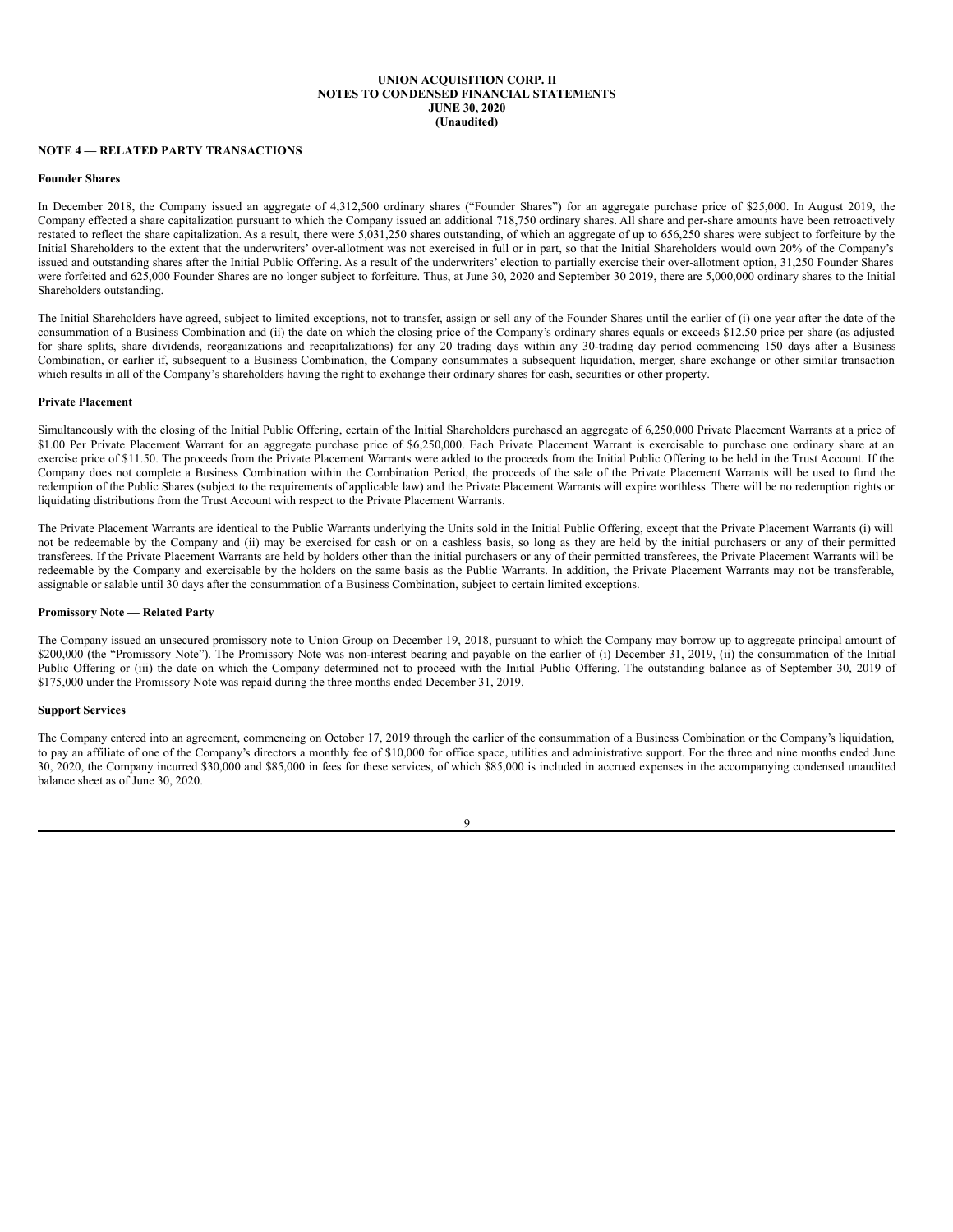The Company also pays its Chief Operating Officer a \$10,000 per month consulting fee, commencing on October 17, 2019 through the earlier of the consummation of a Business Combination or the Company's liquidation. For the three and nine months ended June 30, 2020, the Company incurred and paid \$30,000 and \$90,000 in fees for these services, respectively.

# **Related Party Loans**

In order to finance transaction costs in connection with a Business Combination, the Initial Shareholders, the Company's officers, directors or their affiliates may, but are not obligated to, loan the Company funds, from time to time or at any time, as may be required ("Working Capital Loans"). Each Working Capital Loan would be evidenced by a promissory note. The Working Capital Loans would either be paid upon consummation of a Business Combination, without interest, or, at the holder's discretion, up to \$1,500,000 of the Working Capital Loans may be converted into warrants at a price of \$1.00 per warrant. The warrants would be identical to the Private Placement Warrants. In the event that a Business Combination does not close, the Company may use a portion of the working capital held outside the Trust Account to repay such loaned amounts, but no proceeds from the Trust Account would be used for such repayment. There are no borrowings under the working capital loans to date. As of June 30, 2020 and September 30, 2019, no Working Capital Loans were outstanding.

# **NOTE 5 — COMMITMENTS AND CONTINGENCIES**

# **Risks and Uncertainties**

Management continues to evaluate the impact of the COVID-19 pandemic on the industry and has concluded that while it is reasonably possible that the virus could have a negative effect on the Company's financial position, results of its operations and/or search for a target company, the specific impact is not readily determinable as of the date of these financial statements. The financial statements do not include any adjustments that might result from the outcome of this uncertainty.

#### **Registration Rights**

Pursuant to a registration rights agreement entered into on October 17, 2019, the holders of the Founder Shares, the Private Placement Warrants (and their underlying securities) and the warrants that may be issued upon conversion of the Working Capital Loans (and their underlying securities) are entitled to registration rights. The holders of a majority of these securities will be entitled to make up to two demands that the Company register such securities. The holders of the majority of the Founder Shares can elect to exercise these registration rights at any time commencing three months prior to the date on which these ordinary shares are to be released from escrow. The holders of a majority of the Private Placement Warrants and warrants issued in payment of Working Capital Loans made to the Company (or underlying securities) can elect to exercise these registration rights at any time after the Company consummates a Business Combination. In addition, the holders will have certain "piggy-back" registration rights with respect to registration statements filed subsequent to the completion of a Business Combination. The Company will bear the expenses incurred in connection with the filing of any such registration statements.

#### **Underwriting Agreement**

The Company granted the underwriters a 45-day option to purchase up to 2,625,000 additional Units to cover over-allotments at the Initial Public Offering price, less the underwriting discounts and commissions. In connection with the closing of the Initial Public Offering on October 22, 2019, the underwriters elected to partially exercise their over-allotment option to purchase 2,500,000 Units at a purchase price of \$10.00 per Unit.

### **Business Combination Marketing Agreement**

The Company intends to engage the representative of the underwriters in the Initial Public Offering as an advisor in connection with a Business Combination to assist the Company in holding meetings with its shareholders to discuss the potential Business Combination and the target business' attributes, introduce the Company to potential investors that are interested in purchasing the Company's securities in connection with a Business Combination, assist the Company in obtaining shareholder approval for the Business Combination and assist the Company with its press releases and public filings in connection with the Business Combination. The Company will pay this entity an aggregate cash fee for such services upon the consummation of a Business Combination in an amount equal to \$4,200,000 (exclusive of any applicable finders' fees which might become payable).

# **NOTE 6 — SHAREHOLDERS' EQUITY**

#### **Preference Shares**

The Company is authorized to issue 1,000,000 preference shares with a par value of \$0.0001 per share with such designation, rights and preferences as may be determined from time to time by the Company's Board of Directors. At June 30, 2020 and September 30, 2019, there were no preference shares issued or outstanding.

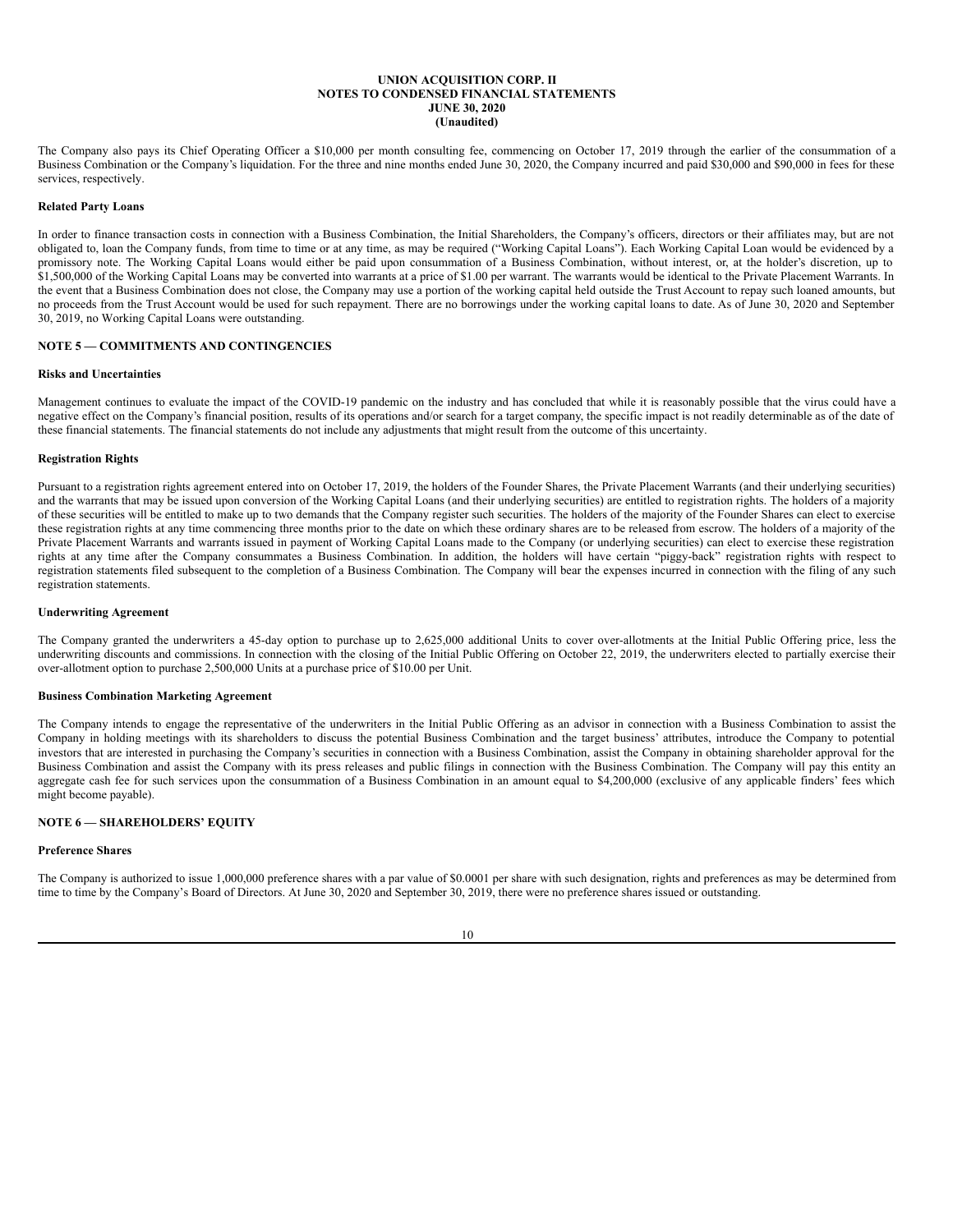#### **Ordinary Shares**

The Company is authorized to issue 150,000,000 ordinary shares, with a par value of \$0,0001 per share. Holders of the ordinary shares are entitled to one vote for each ordinary share. At June 30, 2020 and September 30, 2019, there were 5,258,276 and 5,031,250 ordinary shares issued and outstanding, excluding 19,741,724 and -0- ordinary shares subject to possible redemption, respectively.

#### **Warrants**

The Public Warrants will become exercisable on the later of (a) the completion of a Business Combination or (b) 12 months from the closing of the Initial Public Offering. Each Public Warrant entitles the holder to purchase one ordinary share at a price of \$11.50 per share. In addition, if  $(x)$  the Company issues additional ordinary shares or equity-linked securities for capital raising purposes in connection with the closing of an initial Business Combination at an issue price or effective issue price of less than \$9.20 per share (with such issue price or effective issue price to be determined in good faith by the Company's board of directors and, in the case of any such issuance to the Company's Initial Shareholders or their affiliates, without taking into account any founders' shares held by the Initial Shareholders or their affiliates, as applicable, prior to such issuance) (the "Newly Issued Price"), (y) the aggregate gross proceeds from such issuances represent more than 60% of the total equity proceeds, and interest thereon, available for the funding of the initial Business Combination on the date of the consummation of the initial Business Combination (net of redemptions), and (z) the volume weighted average trading price of the ordinary shares during the 20 trading day period starting on the trading day prior to the day on which the Company consummates its initial Business Combination (such price, the "Market Value") is below \$9.20 per share, the exercise price of the warrants will be adjusted (to the nearest cent) to be equal to 115% of the higher of the Market Value and the Newly Issued Price, and the \$18.00 per share redemption trigger price described below will be adjusted (to the nearest cent) to be equal to 180% of the higher of the Market Value and the Newly Issued Price.

No Public Warrants will be exercisable for cash unless the Company has an effective and current registration statement covering the ordinary shares issuable upon exercise of the Public Warrants and a current prospectus relating to such ordinary shares. Notwithstanding the foregoing, if a registration statement covering the ordinary shares issuable upon exercise of the Public Warrants is not effective within a specified period following the consummation of a Business Combination, warrant holders may, until such time as there is an effective registration statement and during any period when the Company shall have failed to maintain an effective registration statement, exercise warrants on a cashless basis pursuant to the exemption provided by Section  $3(a)(9)$  of the Securities Act, provided that such exemption is available. If that exemption, or another exemption, is not available, holders will not be able to exercise their warrants on a cashless basis. The Public Warrants will expire five years after the completion of a Business Combination or earlier upon redemption or liquidation.

The Company may redeem the Public Warrants:

- in whole and not in part;
- at a price of \$0.01 per warrant;
- at any time after the warrants become exercisable;
- upon not less than 30 days' prior written notice of redemption;
- if, and only if, the reported last sale price of the Company's ordinary shares equals or exceeds \$18.00 per share (subject to adjustment) for any 20 trading days within a 30-trading day period ending on the third business day prior to the notice of redemption to the warrant holders; and
- if, and only if, there is a current registration statement in effect with respect to the ordinary shares underlying such warrants and a current prospectus relating to those shares is available throughout the 30-day redemption period.

If the Company calls the Public Warrants for redemption, management will have the option to require all holders that wish to exercise the Public Warrants to do so on a "cashless basis," as described in the warrant agreement.

The exercise price and number of ordinary shares issuable upon exercise of the warrants may be adjusted in certain circumstances including in the event of a share dividend, extraordinary dividend or recapitalization, reorganization, merger or consolidation. However, the warrants will not be adjusted for issuance of ordinary shares at a price below its exercise price. The Company has agreed to use its best efforts to have declared effective a prospectus relating to the ordinary shares issuable upon exercise of the warrants and keep such prospectus current until the expiration of the warrants. However, if the Company does not maintain a current prospectus relating to the ordinary shares issuable upon exercise of the warrants, holders will be unable to exercise their warrants for cash and the Company will not be required to net cash settle or cash settle the warrant exercise. There will be no redemption rights upon the completion of a Business Combination with respect to the Company's warrants. If the Company is unable to complete a Business Combination within the Combination Period and the Company liquidates the funds held in the Trust Account, holders of warrants will not receive any of such funds with respect to their warrants, nor will they receive any distribution from the Company's assets held outside of the Trust Account with the respect to such warrants. Accordingly, the warrants may expire worthless.

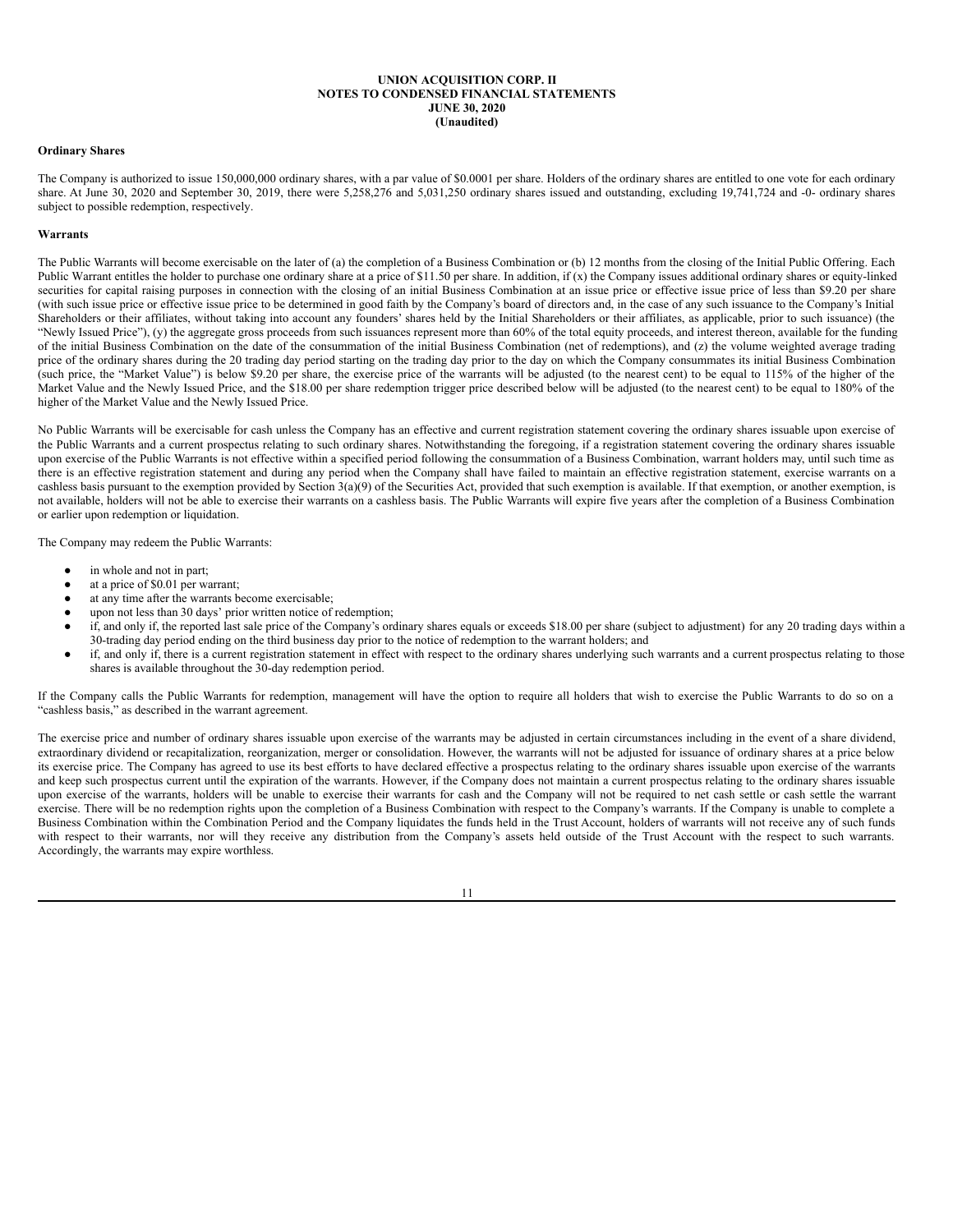# **NOTE 7 — FAIR VALUE MEASUREMENTS**

The Company classifies its U. S. Treasury and equivalent securities as held-to-maturity in accordance with ASC 320 "Investments - Debt and Equity Securities." Held-tomaturity securities are those securities which the Company has the ability and intent to hold until maturity. Held-to-maturity treasury securities are recorded at amortized cost on the accompanying balance sheets and adjusted for the amortization or accretion of premiums or discounts.

At June 30, 2020, assets held in the Trust Account were comprised of \$326,103 in cash and \$200,958,911 in U.S. Treasury Bills.

The gross holding losses and fair value of held-to-maturity securities at June 30, 2020 are as follows:

|               |                                                |                | Gross<br>Holding |                   |
|---------------|------------------------------------------------|----------------|------------------|-------------------|
|               | <b>Held-To-Maturity</b>                        | Amortized Cost | Loss             | <b>Fair Value</b> |
| June 30, 2020 | U.S. Treasury Securities (Mature on 7/07/2020) | 50.999.085     | (105)            | 50,998,980        |
| June 30, 2020 | U.S. Treasury Securities (Mature on 8/27/2020) | 49.990.469     | (1.469)          | 49,989,000        |
| June 30, 2020 | U.S. Treasury Securities (Mature on 9/15/2020) | 49.990.573     | (5,573)          | 49,985,000        |
| June 30, 2020 | U.S. Treasury Securities (Mature on 11/5/2020) | 49.978.784     | (6,784)          | 49,972,000        |
|               |                                                | 200.958.911    | (13.931)         | 200,944,980       |

The fair value of the Company's financial assets and liabilities reflects management's estimate of amounts that the Company would have received in connection with the sale of the assets or paid in connection with the transfer of the liabilities in an orderly transaction between market participants at the measurement date. In connection with measuring the fair value of its assets and liabilities, the Company seeks to maximize the use of observable inputs (market data obtained from independent sources) and to minimize the use of unobservable inputs (internal assumptions about how market participants would price assets and liabilities). The following fair value hierarchy is used to classify assets and liabilities based on the observable inputs and unobservable inputs used in order to value the assets and liabilities:

- Level 1: Quoted prices in active markets for identical assets or liabilities. An active market for an asset or liability is a market in which transactions for the asset or liability occur with sufficient frequency and volume to provide pricing information on an ongoing basis.
- Level 2: Observable inputs other than Level 1 inputs. Examples of Level 2 inputs include quoted prices in active markets for similar assets or liabilities and quoted prices for identical assets or liabilities in markets that are not active.
- Level 3: Unobservable inputs based on our assessment of the assumptions that market participants would use in pricing the asset or liability.

## **NOTE 8 — SUBSEQUENT EVENTS**

The Company evaluated subsequent events and transactions that occurred after the balance sheet date up to the date that the unaudited condensed interim financial statements were issued. Based upon this review, the Company did not identify any subsequent events that would have required adjustment or disclosure in the unaudited condensed interim financial statements.

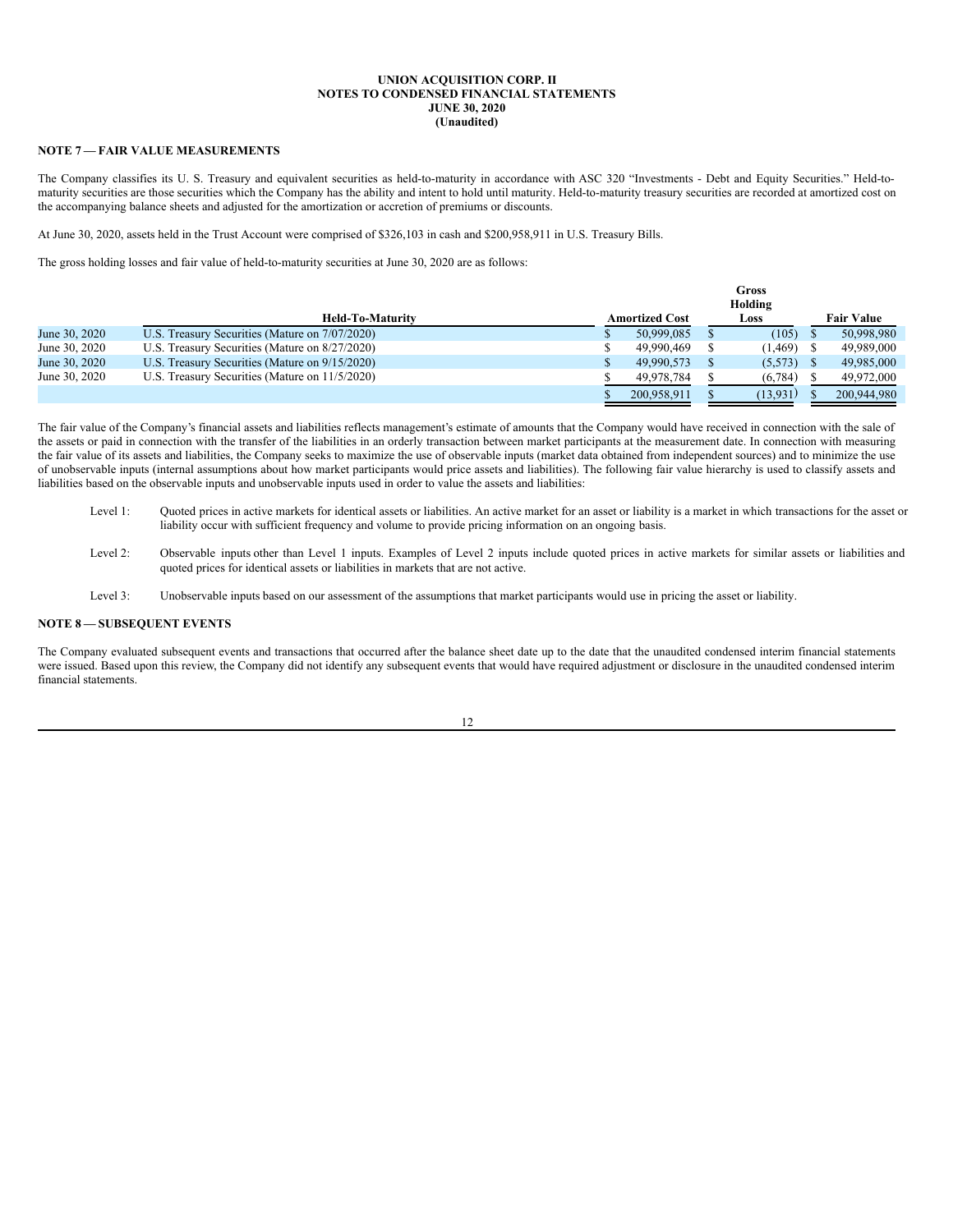## <span id="page-14-0"></span>**ITEM 2. MANAGEMENT'S DISCUSSION AND ANALYSIS OF FINANCIAL CONDITION AND RESULTS OF OPERATIONS**

References in this report (the "Quarterly Report") to "we," "us" or the "Company" refer to Union Acquisition Corp. II. References to our "management" or our "management team" refer to our officers and directors. The following discussion and analysis of the Company's financial condition and results of operations should be read in conjunction with the financial statements and the notes thereto contained elsewhere in this Quarterly Report. Certain information contained in the discussion and analysis set forth below includes forward-looking statements that involve risks and uncertainties.

# **Special Note Regarding Forward-Looking Statements**

This Quarterly Report includes "forward-looking statements" that are not historical facts and involve risks and uncertainties that could cause actual results to differ materially from those expected and projected. All statements, other than statements of historical fact included in this Quarterly Report including, without limitation, statements in this "Management's Discussion and Analysis of Financial Condition and Results of Operations" regarding the Company's financial position, business strategy and the plans and objectives of management for future operations, are forward-looking statements. Words such as "expect," "believe," "anticipate," "intend," "estimate," "seek" and variations and similar words and expressions are intended to identify such forward-looking statements. Such forward-looking statements relate to future events or future performance, but reflect management's current beliefs, based on information currently available. A number of factors could cause actual events, performance or results to differ materially from the events, performance and results discussed in the forward-looking statements. For information identifying important factors that could cause actual results to differ materially from those anticipated in the forward-looking statements, please refer to the Risk Factors section of the Company's final prospectus for its Initial Public Offering filed with the U.S. Securities and Exchange Commission (the "SEC"). The Company's securities filings can be accessed on the EDGAR section of the SEC's website at www.sec.gov. Except as expressly required by applicable securities law, the Company disclaims any intention or obligation to update or revise any forward-looking statements whether as a result of new information, future events or otherwise.

### **Overview**

We are a blank check company formed on December 6, 2018 for the purpose of entering into a merger, share exchange, asset acquisition, stock purchase, recapitalization, reorganization or other similar business combination with one or more target businesses. We intend to effectuate our initial business combination using cash from the proceeds of the Initial Public Offering and the sale of the Private Placement Warrants, our capital stock, debt or a combination of cash, stock and debt.

We have neither engaged in any operations nor generated any revenues to date. Our entire activity since inception has been to prepare for our Initial Public Offering, which was consummated on October 22, 2019 and, after the Initial Public Offering, identifying a target company for a Business Combination.

### **Results of Operations**

We have neither engaged in any operations nor generated any revenues to date. Our only activities were organizational activities, those necessary to prepare for the Initial Public Offering, described below, and, subsequent to the Initial Public Offering, identifying a target company for a Business Combination. We do not expect to generate any operating revenues until after the completion of our Business Combination. We generate non-operating income in the form of interest income on marketable securities held after the Initial Public Offering. We are incurring expenses as a result of being a public company (for legal, financial reporting, accounting and auditing compliance), as well as for due diligence expenses in connection with completing a Business Combination.

For the three months ended June 30, 2020, we had a net loss of \$77,423, which consisted of operating expenses of \$173,079, offset by interest earned on marketable securities held in the Trust Account of \$95,656.

For the nine months ended June 30, 2020, we had net income of \$686,641, which consisted of interest earned on marketable securities held in the Trust Account of \$1,317,097. offset by operating expenses of \$630,456.

For the period from December 6, 2018 (inception) through June 30, 2019, we had a net loss of \$7,111, which consisted of operating and formation costs.

# **Liquidity and Capital Resources**

On October 22, 2019, we consummated the Initial Public Offering of 20,000,000 Units, which includes a partial exercise by the underwriters of their over-allotment option in the amount of 2,500,000 Units, at a price of \$10.00 per Unit, generating gross proceeds of \$200,000,000. Simultaneously with the closing of the Initial Public Offering, we consummated the sale of 6,250,000 Private Placement Warrants to two of our shareholders at a price of \$1.00 per warrant, generating gross proceeds of \$6,250,000.

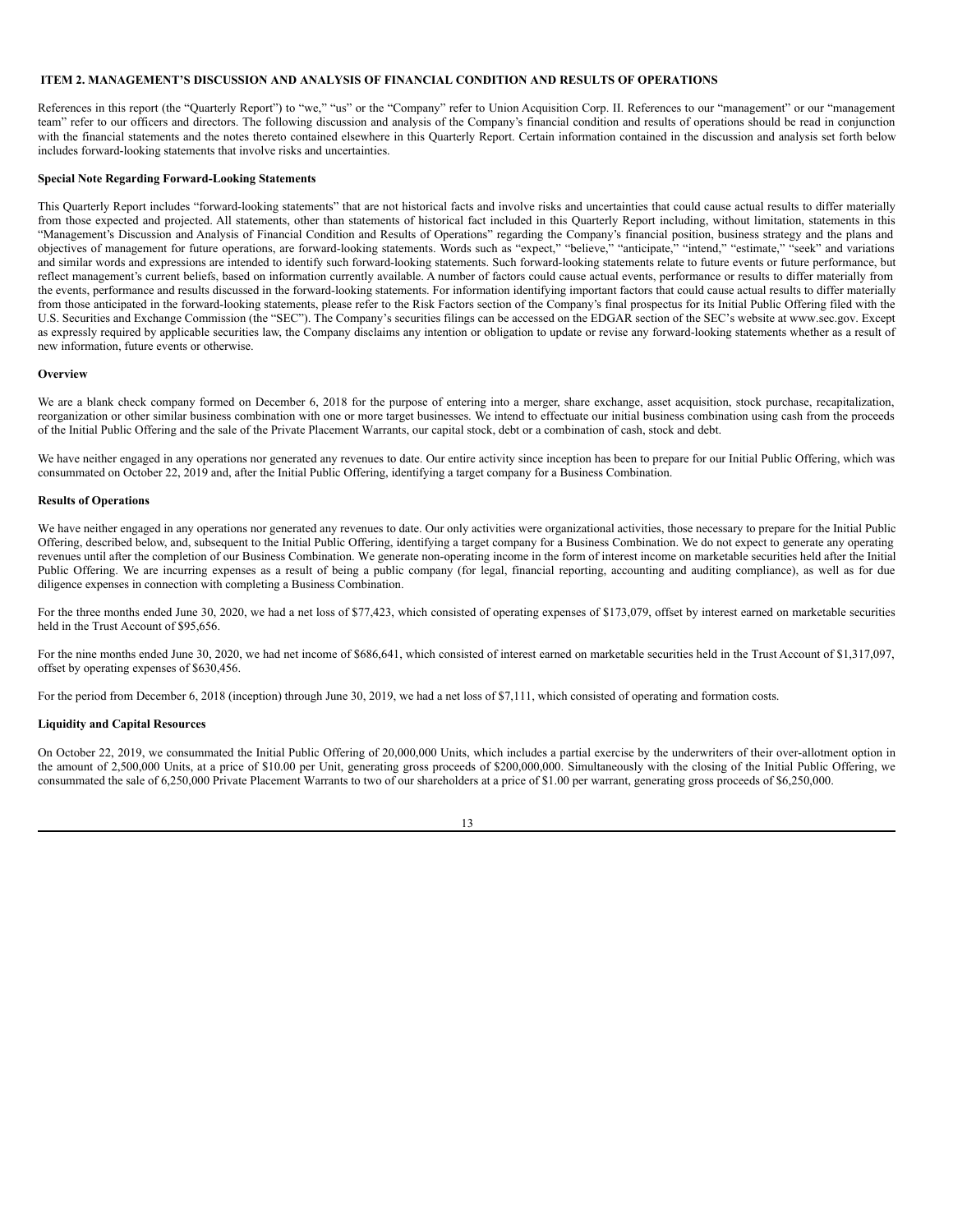Following the Initial Public Offering and the sale of the Private Placement Warrants, a total of \$200,000,000 was placed in the Trust Account and, following the payment of certain transaction expenses, we had \$1,888,753 of cash held outside of the Trust Account and available for working capital purposes. We incurred \$4,529,222 in Initial Public Offering related costs, including \$4,000,000 of underwriting fees and \$529,222 of other costs.

For the nine months ended June 30, 2020, net cash used in operating activities was \$666,202. Net income of \$686,641 was offset by interest earned on marketable securities of \$1,317,097, fees charged on the Trust Account of \$32,083 and changes in operating assets and liabilities, which used \$67,829 of cash from operating activities.

For the period from December 6, 2018 (inception) through June 30, 2019, cash used in operating activities was \$7,111, which represents a net loss of \$7,111.

At June 30, 2020, we had cash and marketable securities held in the Trust Account of \$201,285,014. We intend to use substantially all of the funds held in the Trust Account, including any amounts representing interest earned on the Trust Account to complete our Business Combination. To the extent that our shares or debt is used, in whole or in part, as consideration to complete our Business Combination, the remaining proceeds held in the Trust Account will be used as working capital to finance the operations of the target business or businesses, make other acquisitions and pursue our growth strategies.

At June 30, 2020, we had cash of \$1,064,401 held outside of the Trust Account. We intend to use the funds held outside the Trust Account primarily to identify and evaluate target businesses, perform business due diligence on prospective target businesses, travel to and from the offices, properties or similar locations of prospective target businesses or their representatives or owners, review corporate documents and material agreements of prospective target businesses, and structure, negotiate and complete a Business Combination.

In order to fund working capital deficiencies or finance transaction costs in connection with a Business Combination, our officers, directors or their affiliates may, but are not obligated to, loan us funds as may be required. If we complete a Business Combination, we would repay such loaned amounts. In the event that a Business Combination does not close, we may use a portion of the working capital held outside the Trust Account to repay such loaned amounts but no proceeds from our Trust Account would be used for such repayment. Up to \$1,500,000 of such loans may be convertible into warrants at a price of \$1.00 per warrant at the option of the lender.

We do not believe we will need to raise additional funds in order to meet the expenditures required for operating our business. However, if our estimate of undertaking in-depth due diligence and negotiating a Business Combination is less than the actual amount necessary to do so, we may have insufficient funds available to operate our business prior to our Business Combination. Moreover, we may need to obtain additional financing either to consummate our Business Combination or because we become obligated to redeem a significant number of our public shares upon consummation of our Business Combination, in which case we may issue additional securities or incur debt in connection with such Business Combination. Subject to compliance with applicable securities laws, we would only complete such financing simultaneously with the completion of our Business Combination. Following our Business Combination, if cash on hand is insufficient, we may need to obtain additional financing in order to meet our obligations.

# **Going Concern**

In connection with our assessment of going concern considerations in accordance with Financial Accounting Standard Board's Accounting Standards Update ("ASU") 2014-15, "Disclosures of Uncertainties about an Entity's Ability to Continue as a Going Concern," management has determined that the mandatory liquidation and subsequent dissolution raises substantial doubt about our ability to continue as a going concern. No adjustments have been made to the carrying amounts of assets or liabilities should we be required to liquidate after April 22, 2021.

## **Off-Balance Sheet Financing Arrangements**

We have no obligations, assets or liabilities, which would be considered off-balance sheet arrangements as of June 30, 2020. We do not participate in transactions that create relationships with unconsolidated entities or financial partnerships, often referred to as variable interest entities, which would have been established for the purpose of facilitating off-balance sheet arrangements. We have not entered into any off-balance sheet financing arrangements, established any special purpose entities, guaranteed any debt or commitments of other entities, or purchased any non-financial assets.

# **Contractual Obligations**

We do not have any long-term debt, capital lease obligations, operating lease obligations or long-term liabilities, other than an agreement to pay UCG International Corp., an affiliate of Juan Sartori, a monthly fee of \$10,000 for office space, utilities and administrative support provided to the Company. We began incurring these fees on October 17, 2019 and will continue to incur these fees monthly until the earlier of the completion of the business combination and the Company's liquidation.

We also pay our Chief Operating Officer a \$10,000 per month consulting fee, commencing on October 17, 2019 through the earlier of the consummation of a Business Combination or the Company's liquidation.

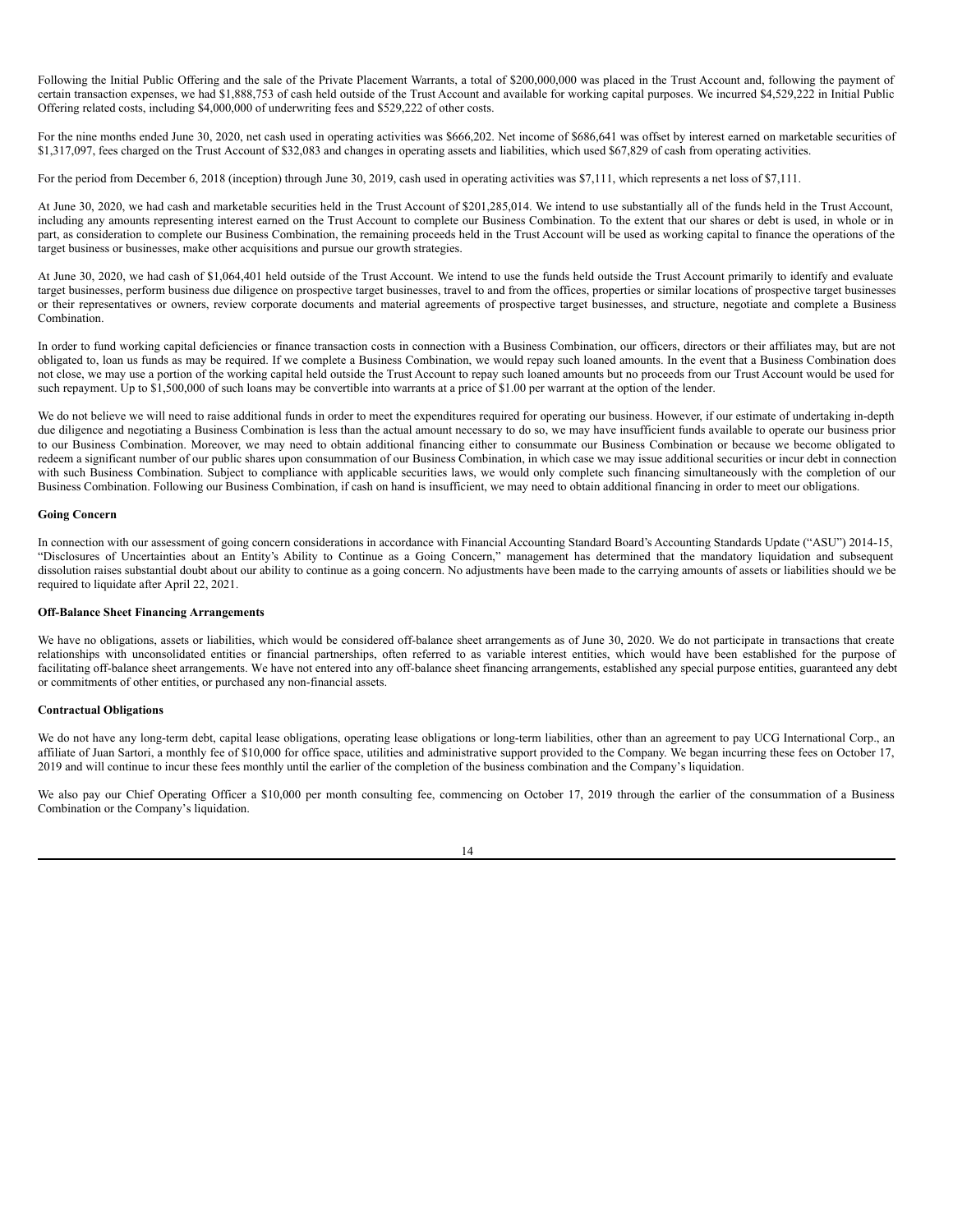## **Critical Accounting Policies**

The preparation of condensed financial statements and related disclosures in conformity with accounting principles generally accepted in the United States of America requires management to make estimates and assumptions that affect the reported amounts of assets and liabilities, disclosure of contingent assets and liabilities at the date of the financial statements, and income and expenses during the periods reported. Actual results could materially differ from those estimates. We have identified the following critical accounting policies:

### *Common Stock Subject to Possible Redemption*

We account for our common stock subject to possible redemption in accordance with the guidance in Accounting Standards Codification ("ASC") Topic 480 "Distinguishing Liabilities from Equity." Common stock subject to mandatory redemption is classified as a liability instrument and is measured at fair value. Conditionally redeemable common stock (including common stock that features redemption rights that are either within the control of the holder or subject to redemption upon the occurrence of uncertain events not solely within our control) is classified as temporary equity. At all other times, common stock is classified as stockholders<sup>5</sup> equity. Our common stock features certain redemption rights that are considered to be outside of our control and subject to occurrence of uncertain future events. Accordingly, common stock subject to possible redemption is presented as temporary equity, outside of the stockholders' equity section of our unaudited condensed balance sheets.

#### *Net Loss Per Common Share*

We apply the two-class method in calculating earnings per share. Net income per common share, basic and diluted for Class A redeemable common stock is calculated by dividing the interest income earned on the Trust Account, net of applicable franchise and income taxes, by the weighted average number of Class A redeemable common stock outstanding for the period. Net loss per common share, basic and diluted for Class A and Class B non-redeemable common stock is calculated by dividing the net income, less income attributable to Class A redeemable common stock, by the weighted average number of Class A and Class B non-redeemable common stock outstanding for the periods.

#### *Recent Accounting Standards*

Management does not believe that any recently issued, but not yet effective, accounting standards, if currently adopted, would have a material effect on our unaudited condensed interim financial statements.

# <span id="page-16-0"></span>**ITEM 3. QUANTITATIVE AND QUALITATIVE DISCLOSURES ABOUT MARKET RISK**

As of June 30, 2020, we were not subject to any market or interest rate risk. Following the consummation of our Initial Public Offering, the net proceeds received into the Trust Account, have been invested in U.S. government treasury bills, notes or bonds with a maturity of 180 days or less or in certain money market funds that invest solely in US treasuries. Due to the short-term nature of these investments, we believe there will be no associated material exposure to interest rate risk.

# <span id="page-16-1"></span>**ITEM 4. CONTROLS AND PROCEDURES**

Disclosure controls and procedures are controls and other procedures that are designed to ensure that information required to be disclosed in our reports filed or submitted under the Exchange Act is recorded, processed, summarized and reported within the time periods specified in the SEC's rules and forms. Disclosure controls and procedures include, without limitation, controls and procedures designed to ensure that information required to be disclosed in our reports filed or submitted under the Exchange Act is accumulated and communicated to our management, including our Chief Executive Officer, to allow timely decisions regarding required disclosure.

#### *Evaluation of Disclosure Controls and Procedures*

As required by Rules 13a-15 and 15d-15 under the Exchange Act, our Chief Executive Officer carried out an evaluation of the effectiveness of the design and operation of our disclosure controls and procedures as of June 30, 2020. Based upon his evaluation, our Chief Executive Officer concluded that our disclosure controls and procedures (as defined in Rules 13a-15 (e) and 15d-15 (e) under the Exchange Act) were effective.

# *Changes in Internal Control Over Financial Reporting*

During the most recently completed fiscal quarter, there has been no change in our internal control over financial reporting that has materially affected, or is reasonably likely to materially affect, our internal control over financial reporting.

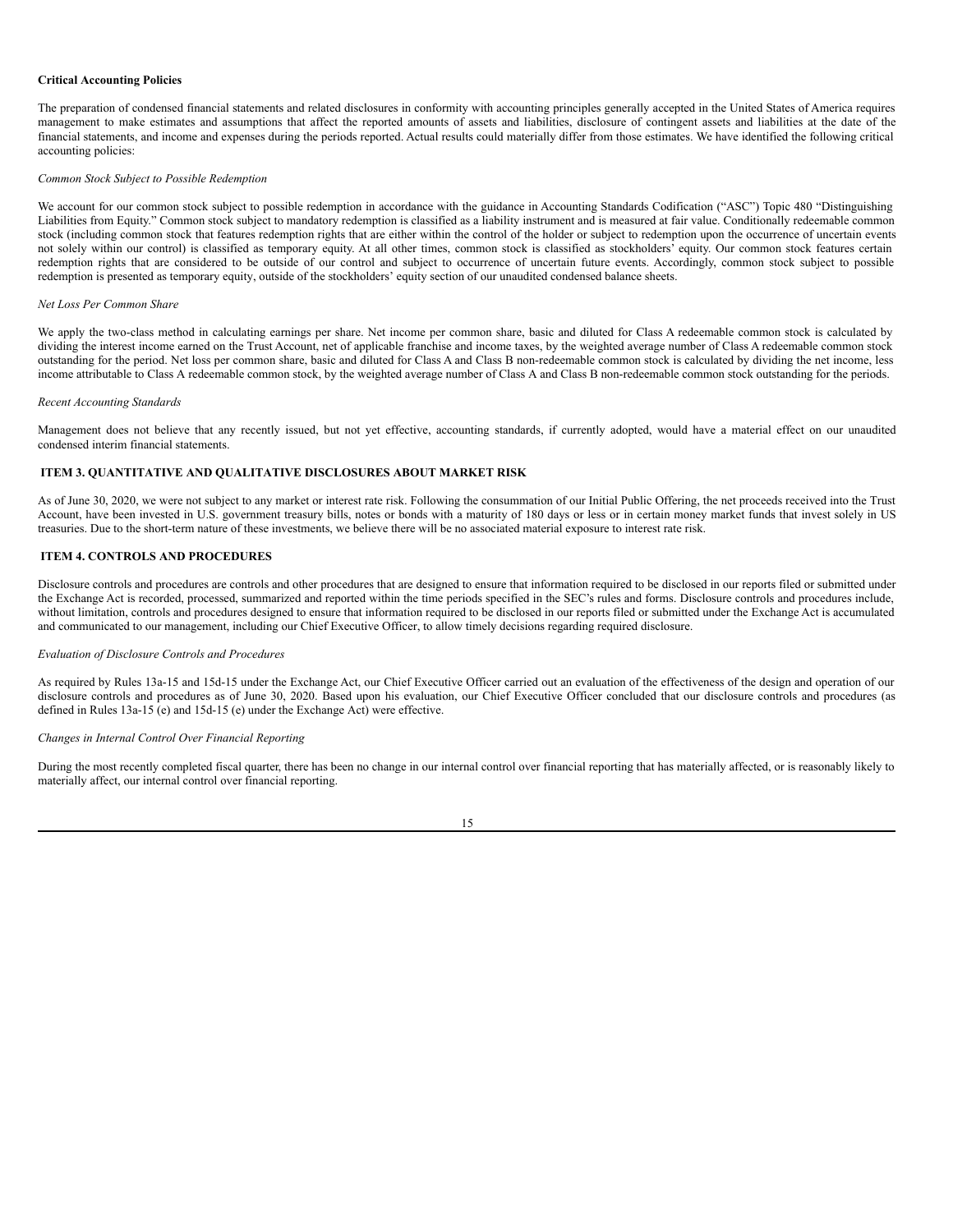# <span id="page-17-0"></span>**PART II - OTHER INFORMATION**

# <span id="page-17-1"></span>**ITEM 1A. RISK FACTORS.**

There have been no material changes to the risk factors previously disclosed in Part 1, Item 1A of our Annual Report on Form 10-K for the period ended September 30, 2019 except as follows:

# The securities in which we invest the funds held in the Trust Account could bear a negative rate of interest, which could reduce the value of the assets held in trust such *that the per-share redemption amount received by public shareholders may be less than \$10.00 per share.*

The proceeds held in the Trust Account are invested only in U.S. government treasury obligations with a maturity of 180 days or less or in money market funds meeting certain conditions under Rule 2a-7 under the Investment Company Act, which invest only in direct U.S. government treasury obligations. While short-term U.S. government treasury obligations currently yield a positive rate of interest, they have briefly yielded negative interest rates in recent years. Central banks in Europe and Japan pursued interest rates below zero in recent years, and the Open Market Committee of the Federal Reserve has not ruled out the possibility that it may in the future adopt similar policies in the United States. In the event that we are unable to complete our initial business combination or make certain amendments to our Amended and Restated Memorandum and Articles of Association our public shareholders are entitled to receive their pro-rata share of the proceeds held in the Trust Account, plus any interest income not released to us, net of taxes payable. Negative interest rates could impact the per-share redemption amount that may be received by public shareholders.

## Our search for a business combination, and any target business with which we ultimately consummate a business combination, may be materially adversely affected by the *recent coronavirus (COVID-19) outbreak.*

In December 2019, a novel strain of coronavirus was reported to have surfaced in Wuhan, China, which has and is continuing to spread throughout China and other parts of the world, including the United States. On January 30, 2020, the World Health Organization declared the outbreak of the coronavirus disease (COVID-19) a "Public Health Emergency of International Concern." On January 31, 2020, the U.S. Health and Human Services Secretary declared a public health emergency for the United States to aid the U.S. healthcare community in responding to COVID-19. The outbreak of COVID-19 has adversely impacted the economies and financial markets worldwide, and the business of any potential target business with which we ultimately consummate a business combination could be materially and adversely affected. Furthermore, we may be unable to complete a business combination if continued concerns relating to COVID-19 restrict travel, limit the ability to have meetings with potential investors or the target company's personnel, vendors and services providers are unavailable to negotiate and consummate a transaction in a timely manner. The extent to which COVID-19 impacts our search for a business combination will depend on future developments, which are highly uncertain and cannot be predicted, including new information which may emerge concerning the severity of COVID-19 and the actions to contain COVID-19 or treat its impact, among others. If the disruptions posed by COVID-19 or other matters of global concern continue for an extensive period of time, our ability to consummate a business combination, or the operations of a target business with which we ultimately consummate a business combination, may be materially adversely affected.

# <span id="page-17-2"></span>**ITEM 2. UNREGISTERED SALES OF EQUITY SECURITIES AND USE OF PROCEEDS.**

On October 22, 2019, we consummated our Initial Public Offering of 20,000,000 Units, inclusive of 2,500,000 Units sold to the underwriters exercising their over-allotment option. The Units were sold at an offering price of \$10.00 per Unit, generating total gross proceeds of \$200,000,000. Each Unit consisted of one ordinary share of the Company, par value \$0.0001 per share, and one redeemable warrant of the Company. Cantor acted as the sole book running manager and co-manager of the offering. The securities sold in the offering were registered under the Securities Act on a registration statement on Form S-1 (No. 333-233988). The SEC declared the registration statement effective on October 17, 2019.

Simultaneously with the consummation of the Initial Public Offering, we consummated a private placement of 6,250,000 Private Placement Warrants to our Sponsor at a price of \$1.00 per Private Placement Warrant, generating total proceeds of \$6,250,000. Such securities were issued pursuant to the exemption from registration contained in Section 4(a)(2) of the Securities Act.

The Private Placement Warrants are the same as the warrants underlying the Units sold in the Initial Public Offering, except that Private Placement Warrants are not transferable, assignable or salable until 30 days after the completion of a Business Combination, subject to certain limited exceptions. Additionally, the Private Placement Warrants are exercisable on a cashless basis and are non-redeemable so long as they are held by the initial purchasers or their permitted transferees.

Of the gross proceeds received from the Initial Public Offering, the partial exercise of the over-allotment option and the Private Placement Warrants, \$200,000,000 was placed in the Trust Account.

We paid a total of \$4,000,000 underwriting discounts and commissions and \$529,222 for other costs and expenses related to the Initial Public Offering.

For a description of the use of the proceeds generated in our Initial Public Offering, see Part I, Item 2 of this Quarterly Report.

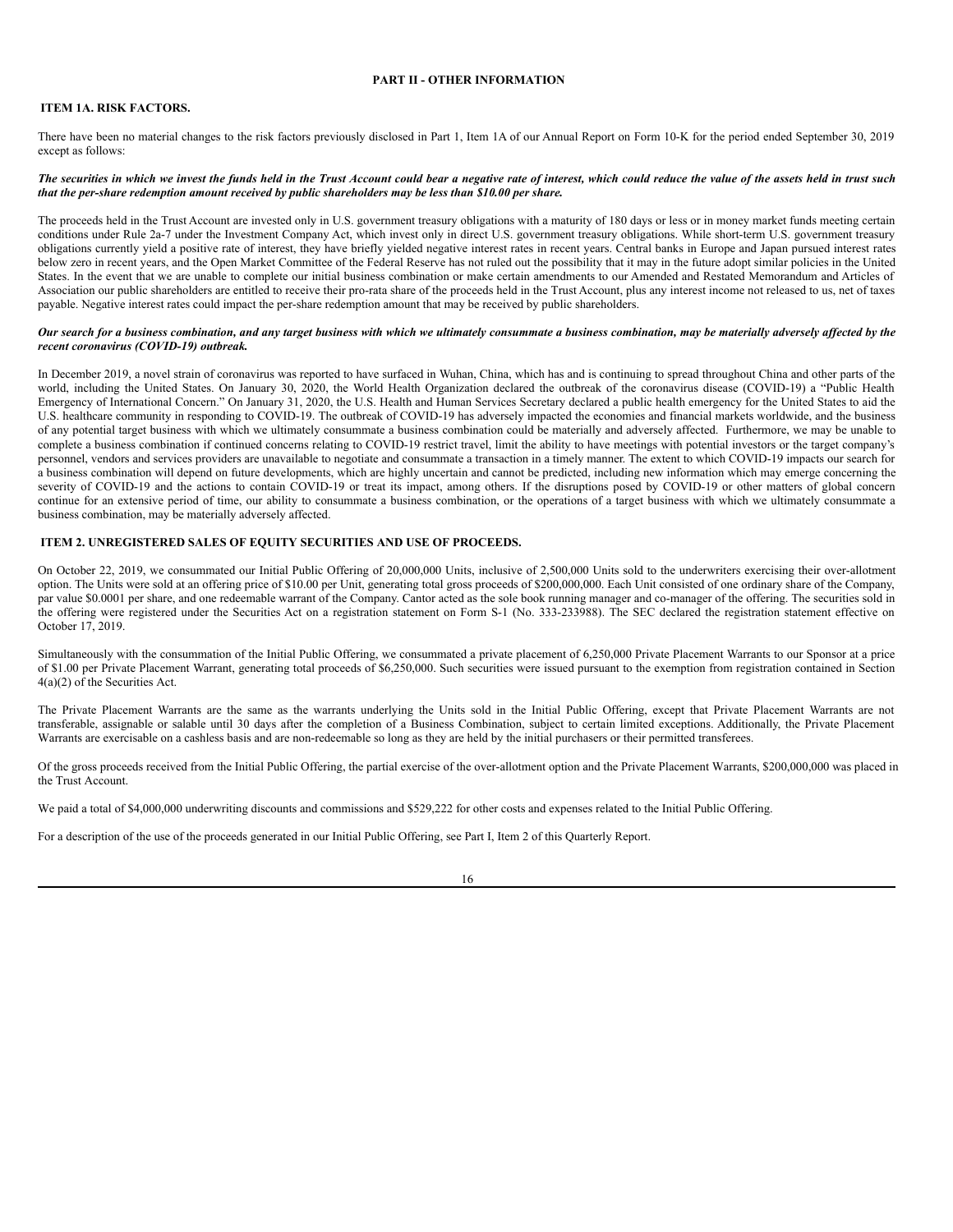# <span id="page-18-0"></span>**ITEM 6. EXHIBITS.**

The following exhibits are filed as part of, or incorporated by reference into, this Quarterly Report on Form 10-Q.

| No.          | <b>Description of Exhibit</b>                                                                                                                                  |
|--------------|----------------------------------------------------------------------------------------------------------------------------------------------------------------|
| $31.1*$      | Certification of Principal Executive Officer and Principal Financial and Accounting Officer Pursuant to Securities Exchange Act Rules 13a-14(a) and 15(d)-     |
|              | 14(a), as adopted Pursuant to Section 302 of the Sarbanes-Oxley Act of 2002                                                                                    |
| $32.1**$     | Certification of Principal Executive Officer and Principal Financial and Accounting Officer Pursuant to 18 U.S.C. Section 1350, as adopted Pursuant to Section |
|              | 906 of the Sarbanes-Oxley Act of 2002                                                                                                                          |
| $101.$ $N^*$ | <b>XBRL</b> Instance Document                                                                                                                                  |
| $101.CAL*$   | XBRL Taxonomy Extension Calculation Linkbase Document                                                                                                          |
| $101.SCH*$   | XBRL Taxonomy Extension Schema Document                                                                                                                        |
| $101.DEF*$   | XBRL Taxonomy Extension Definition Linkbase Document                                                                                                           |
| $101.LAB*$   | XBRL Taxonomy Extension Labels Linkbase Document                                                                                                               |
| 101.PRE*     | XBRL Taxonomy Extension Presentation Linkbase Document                                                                                                         |

\* Filed herewith.<br>\*\* Furnished

Furnished.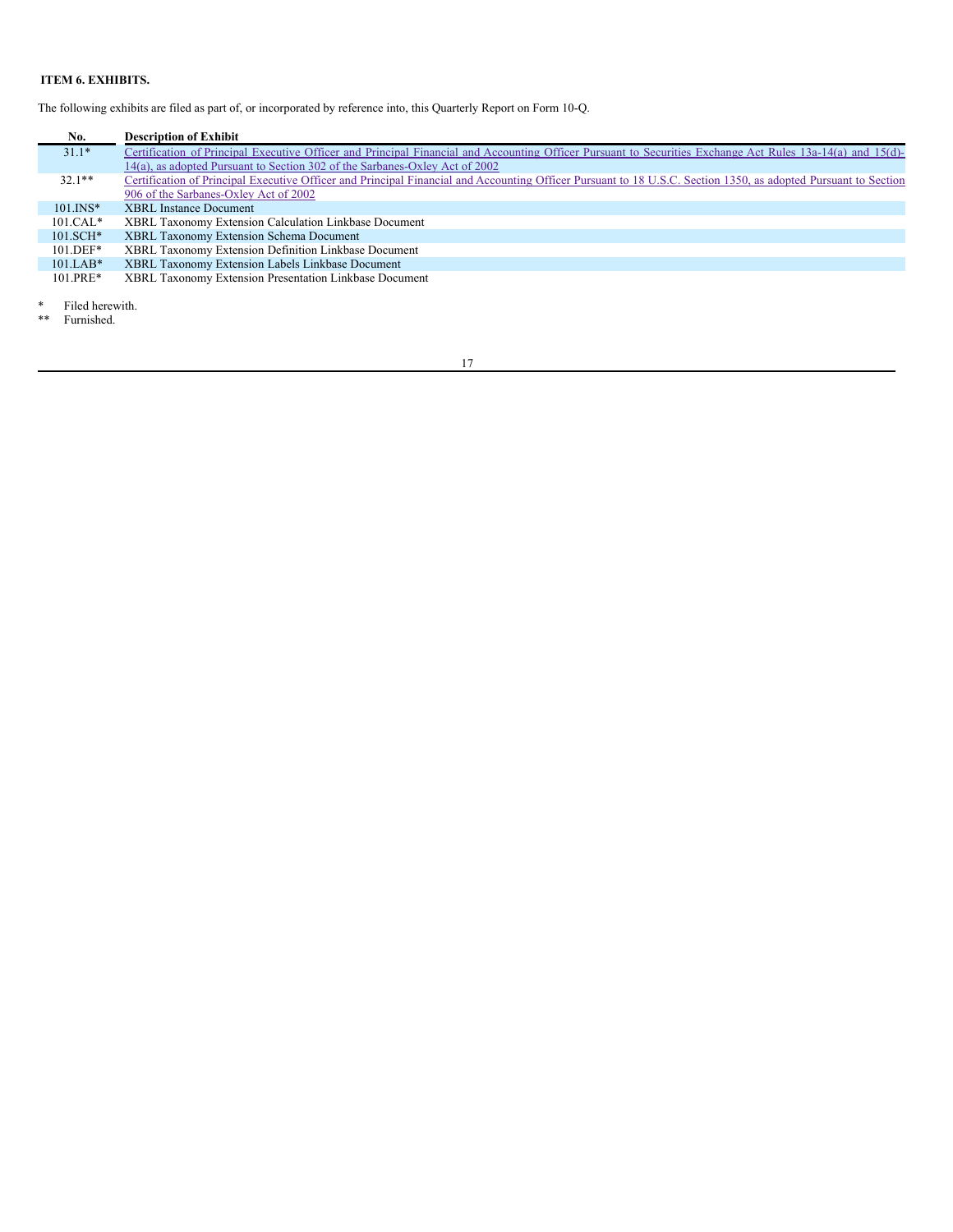# <span id="page-19-0"></span>**SIGNATURES**

Pursuant to the requirements of Securities Exchange Act of 1934, the registrant has duly caused this report to be signed on its behalf by the undersigned, thereunto duly authorized.

Date: August 12, 2020 /s/ Kyle P. Bransfield

# **UNION ACQUISITION CORP. II**

Name: Kyle P. Bransfield Title: Chief Executive Officer (Principal Executive Officer and Principal Financial and Accounting Officer)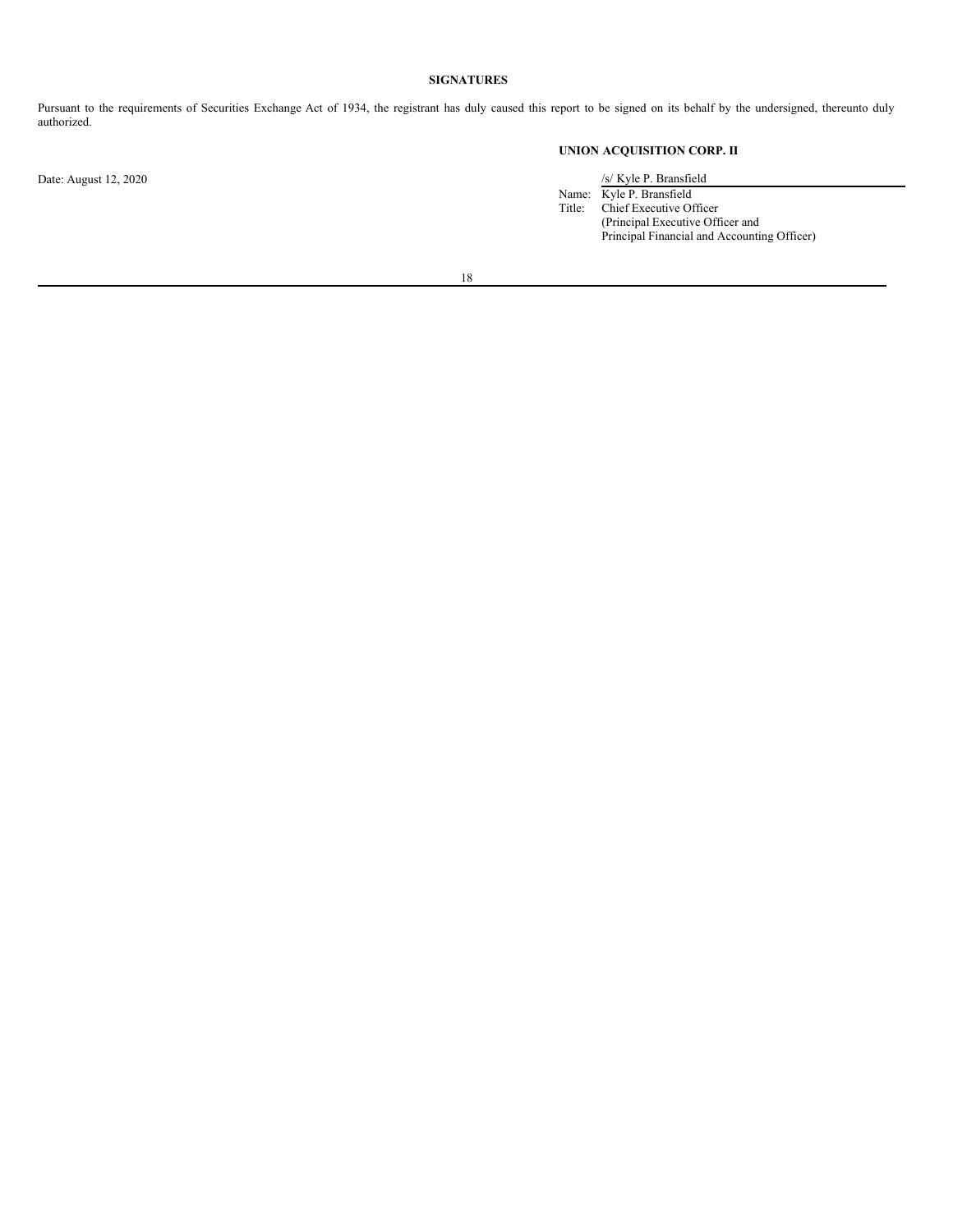<span id="page-20-0"></span>I, Kyle P. Bransfield, certify that:

- 1. I have reviewed this Quarterly Report on Form 10-Q of Union Acquisition Corp. II;
- 2. Based on my knowledge, this report does not contain any untrue statement of a material fact or omit to state a material fact necessary to make the statements made, in light of the circumstances under which such statements were made, not misleading with respect to the period covered by this report;
- 3. Based on my knowledge, the financial statements, and other financial information included in this report, fairly present in all material respects the financial condition, results of operations and cash flows of the registrant as of, and for, the periods presented in this report;
- 4. The registrant's other certifying officer and I are responsible for establishing and maintaining disclosure controls and procedures (as defined in Exchange Act Rules 13a-15(e) and 15d-15(e)) for the registrant and have:
	- a) Designed such disclosure controls and procedures, or caused such disclosure controls and procedures to be designed under our supervision, to ensure that material information relating to the registrant, including its consolidated subsidiaries, is made known to us by others within those entities, particularly during the period in which this report is being prepared;
	- b) (Paragraph omitted pursuant to SEC Release Nos. 33-8238/34-47986 and 33-8392/34-49313);
	- c) Evaluated the effectiveness of the registrant's disclosure controls and procedures and presented in this report our conclusions about the effectiveness of the disclosure controls and procedures, as of the end of the period covered by this report based on such evaluation; and
	- d) Disclosed in this report any change in the registrant's internal control over financial reporting that occurred during the registrant's most recent fiscal quarter (the registrant's fourth fiscal quarter in the case of an annual report) that has materially affected, or is reasonably likely to materially affect, the registrant's internal control over financial reporting; and
- 5. The registrant's other certifying officer and I have disclosed, based on our most recent evaluation of internal control over financial reporting, to the registrant's auditors and the audit committee of the registrant's board of directors (or persons performing the equivalent functions):
	- (a) All significant deficiencies and material weaknesses in the design or operation of internal control over financial reporting which are reasonably likely to adversely affect the registrant's ability to record, process, summarize and report financial information; and
	- (b) Any fraud, whether or not material, that involves management or other employees who have a significant role in the registrant's internal control over financial reporting.

Date: August 12, 2020 By: /s/ Kyle P. Bransfield

Kyle P. Bransfield Chief Executive Officer (Principal Executive Officer and Principal Financial and Accounting Officer)